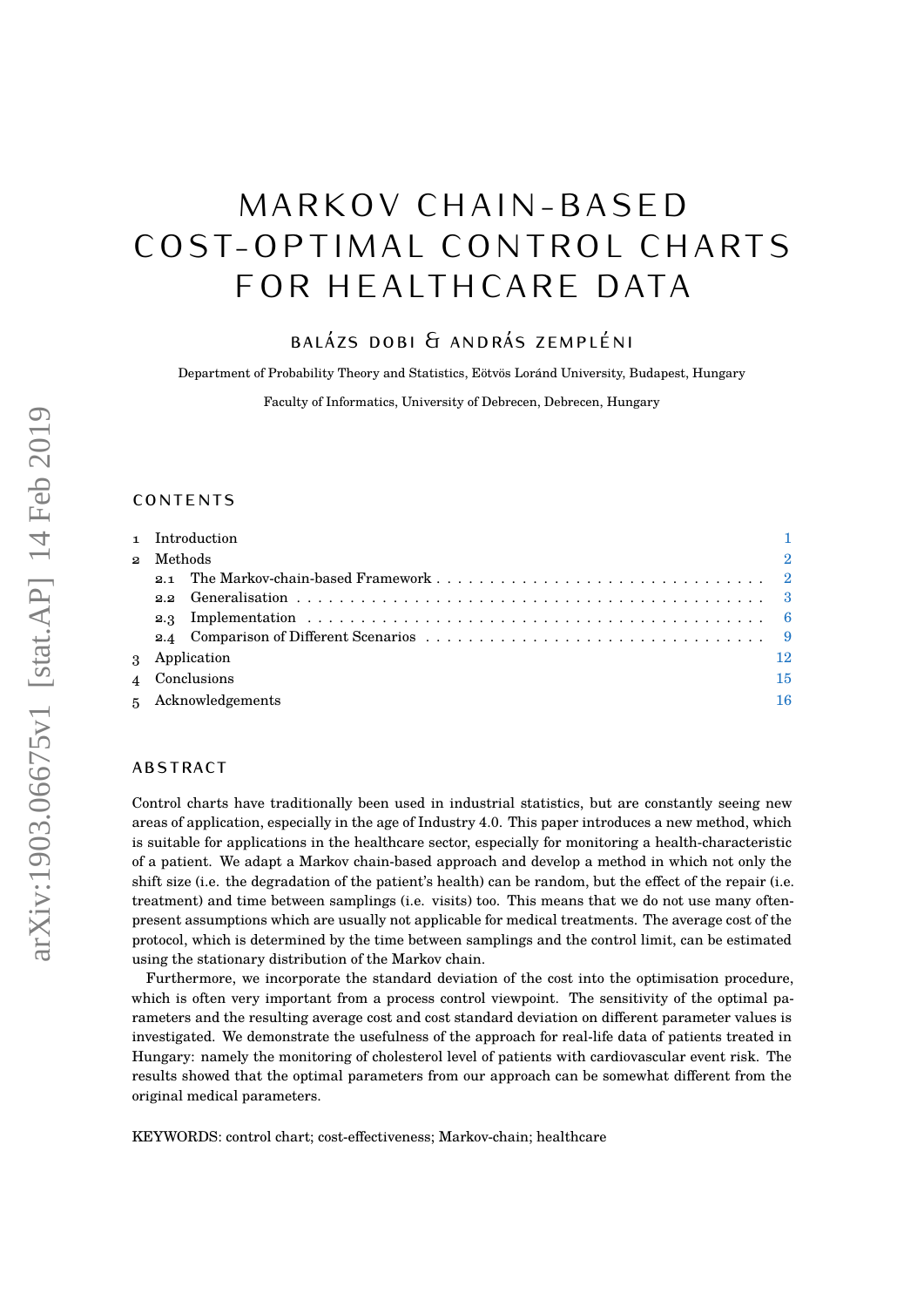### <span id="page-1-0"></span>1 introduction

Statistical process control, and with it control charts enjoy a wide range of use today, and have seen great developments, extensions and generalisations since the original design of Shewhart.<sup>[1](#page-16-1)</sup> This proliferation of methods and uses can at part be attributed to the fact that information is becoming available in ever increasing quantities and in more and more areas.

Even though control charts have originally been designed with statistical criteria in mind, the development of cost-efficient control charts also began early. Duncan in his influential work from 1956 developed the basis for a cycle based cost-effective control chart framework which is still very popular today and is implemented in statistical software packages such as in **R**. [2–](#page-17-0)[4](#page-17-1) Cost-efficient solutions are often the focus in industrial and other settings besides statistical optimality.

Statistical process control, including control charts can be found in very different environments in recent literature. For example in mechanical engineering, e.g. Zhou et al.,  $5$  where the authors develop a  $T^2$  bootstrap control chart, based on recurrence plots. Another example is the work of Sales et al. $<sup>6</sup>$  $<sup>6</sup>$  $<sup>6</sup>$  at the field of chemical engineering, in their work they use multivariate tools for monitoring</sup> soybean oil transesterification. It is not a surprise that the healthcare sector has seen an increased use of control chart too. Uses within this sector range from quality assurance to administrative data analysis and patient-level monitoring, and many more.<sup>[7,](#page-17-4)[8](#page-17-5)</sup> In one example control charts were used as part of system engineering methods applied to healthcare delivery.<sup>[9](#page-17-6)</sup> Other examples include quality monitoring in thyroid surgery,<sup>[10](#page-17-7)</sup> monitoring quality of hospital care with administrative data<sup>[11](#page-17-8)</sup> and chronic respiratory patient control.<sup>[12](#page-17-9)</sup>

Cost-efficient control charts have not been widely used in healtcare settings, but there are some examples which deal with cost monitoring and management. In one work  $\overline{X}$  and  $R$  charts were used to assess the effect of a physician educational program on the hospital resource consumption.<sup>[13](#page-17-10)</sup> Another article is about a hospital which used control charts for monitoring day shift, night shift and daily total staffing expense variance, among other variables.<sup>[14](#page-17-11)</sup> Yet another paper documents a case study about primary care practice performance, where control charts were used to monitor costs associated with provider productivity and practice efficiency. Further costs monitored were net patient revenue per relative value unit, and provider and non-provider cost as a percent of net revenue.<sup>[15](#page-17-12)</sup> Even though these studies used control charts for cost monitoring or optimisation purposes, they did not deal with the same problems as this paper, as our method focuses on cost-optimisation by finding the optimal parameters of the control chart setup.

The aim of this study is to present a cost-efficient control chart framework which was specifically designed with use on healthcare data in mind. Specifically, we would like to use control charts for the purposes of analysing and controlling a healthcare characteristic of a patient over time, such as the blood glucose level. Traditionally, the minimal monitoring and process cost is achieved by finding the optimal parameters, namely the sample size, time between samplings and critical values.<sup>[1](#page-16-1)</sup> If one desires to find the optimal parameters for a cost-optimal control chart for a healthcare process, then the proper modelling of the process is critical, since if the model deviates greatly from reality, then the resulting parameters and costs may not be appropriate. Of course this presents several problems as certain typical assumptions in control chart theory will not hold for these kind of processes. Namely the assumption of fixed and known shift size, which is problematic because healthcare processes can often be drifting in nature and can produce different shift sizes. Another assumption is the perfect repair, which in this case means that the patient can always be fully healed, which is obviously often impossible. Lastly, the time between shifts is usually set to be constant, but in a healthcare setting with human error and non-compliance involved, this also needs to be modified. Furthermore, since these processes can have undesirable erratic behaviour, the cost standard deviation also needs to be taken into account besides the expected cost.

The control chart design which is presented here for dealing with these problems is the Markov chain-based framework. This framework was developed by Zempléni et al. in 2004 and was success-fully applied on data collected from a Portuguese pulp plant.<sup>[16](#page-17-13)</sup> Their article provided suitable basis for generalisations. Cost-efficient Markov chain-based control charts build upon Duncan's cycle based model, as these also partition the time into different segments for cost calculation purposes. The previ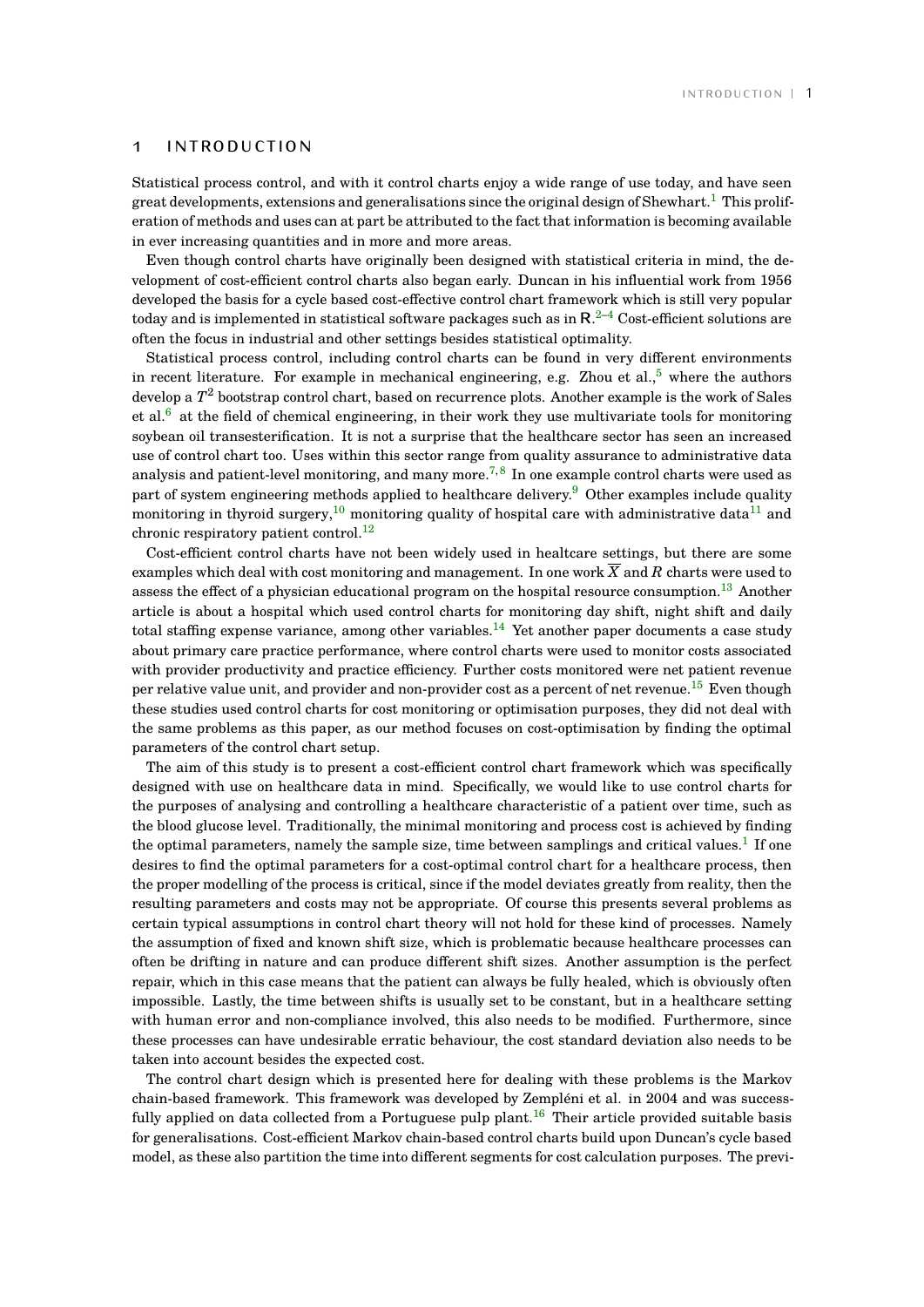ous paper from 2004 $^{16}$  $^{16}$  $^{16}$  has already introduced the random shift size element, in this paper we expand upon that idea and develop further generalisations to create cost-efficient Markov chain-based control charts for healthcare data.

The article is organized in the following way: Section 2 starts with basic definitions and notions needed to understand the more complicated generalisations. Subsection 2.2 discusses the mathematics behind the aforementioned new approaches in the Markov chain-based framework. Subsection 2.3 deals with the problems introduced by discretisation - which is needed for the construction of the transition matrix - and also explains the calculation of the stationary distribution, and defines the cost function. Analysis of results and examples will be provided with the help of program implementations written in **R**. Section 3 shows an example of use for the new control chart methods in healthcare settings. This example involves the monitoring of low-density lipoprotein levels of patients at risk of cardiovascular events. Section 4 concludes the theoretical and applied results.

# <span id="page-2-0"></span>2 methods

<span id="page-2-1"></span>The methods and **R** implementation in this paper largely depend on the works of Zempléni et al. The first part of this section gives a brief introduction to the methods used in their paper.<sup>[16](#page-17-13)</sup>

#### 2.1 The Markov-chain-based Framework

Consider a process which is monitored by a control chart. We will show methods for processes which can only shift to one (positive) direction, monitored by a simple *X*-chart, with sample size  $n = 1$ . This aims to model the monitoring of a characteristic where the shift to only one direction is interesting or possible, and the monitoring is focused at one patient at a time. Several assumptions are made for the base model. The process distribution is normal with known parameters  $\mu_0$  and  $\sigma$ . We will denote its cumulative distribution function by *φ*. The shift intensity 1/*s* is constant and known and the shift size  $\delta^*$  is fixed. It is also assumed that the process does not repair itself, but when repair is carried out by intervention, it is perfect. The repair is treated as an instantaneous event. All costs related to repairing should be included in the repair cost, for example if a major repair entails higher cost, then this should also be reflected in the calculation. The time between shifts is assumed to be exponentially distributed. The above assumptions ensure that the probabilities of future transitions are only dependent on the current state. This is the so-called Markov property, and the model under consideration is called a Markov chain. The states of this Markov chain are defined at the sampling times and the type of the state depends on the measured value and the actual (unobservable) background process, namely whether there was a shift from the target value in the parameter. This way four basic state types are defined:

- No shift no alarm: in-control (INC)
- Shift no alarm: out-of-control (OOC)
- No shift alarm: false alarm (FA)
- Shift alarm: true alarm (TA)

A graphical representation of this process can be seen on Figure 1. The transition matrix of this Markov chain can be seen below.

| In-control | Out-of-control     | False alarm                                                                                                                       | True alarm           |
|------------|--------------------|-----------------------------------------------------------------------------------------------------------------------------------|----------------------|
|            |                    | $\left[ (1 - F(h))\phi(k) \quad F(h))\phi(k - \delta^*) \quad (1 - F(h))(1 - \phi(k)) \quad F(h)(1 - \phi(k - \delta^*)) \right]$ |                      |
|            | $\phi(k-\delta^*)$ |                                                                                                                                   | $1-\phi(k-\delta^*)$ |
|            |                    | $ (1 - F(h))\phi(k) \quad F(h))\phi(k - \delta^*) \quad (1 - F(h))(1 - \phi(k)) \quad F(h)(1 - \phi(k - \delta^*))$               |                      |
|            |                    | $ (1 - F(h))\phi(k) - F(h))\phi(k - \delta^*) - (1 - F(h))(1 - \phi(k)) - F(h)(1 - \phi(k - \delta^*)) $                          |                      |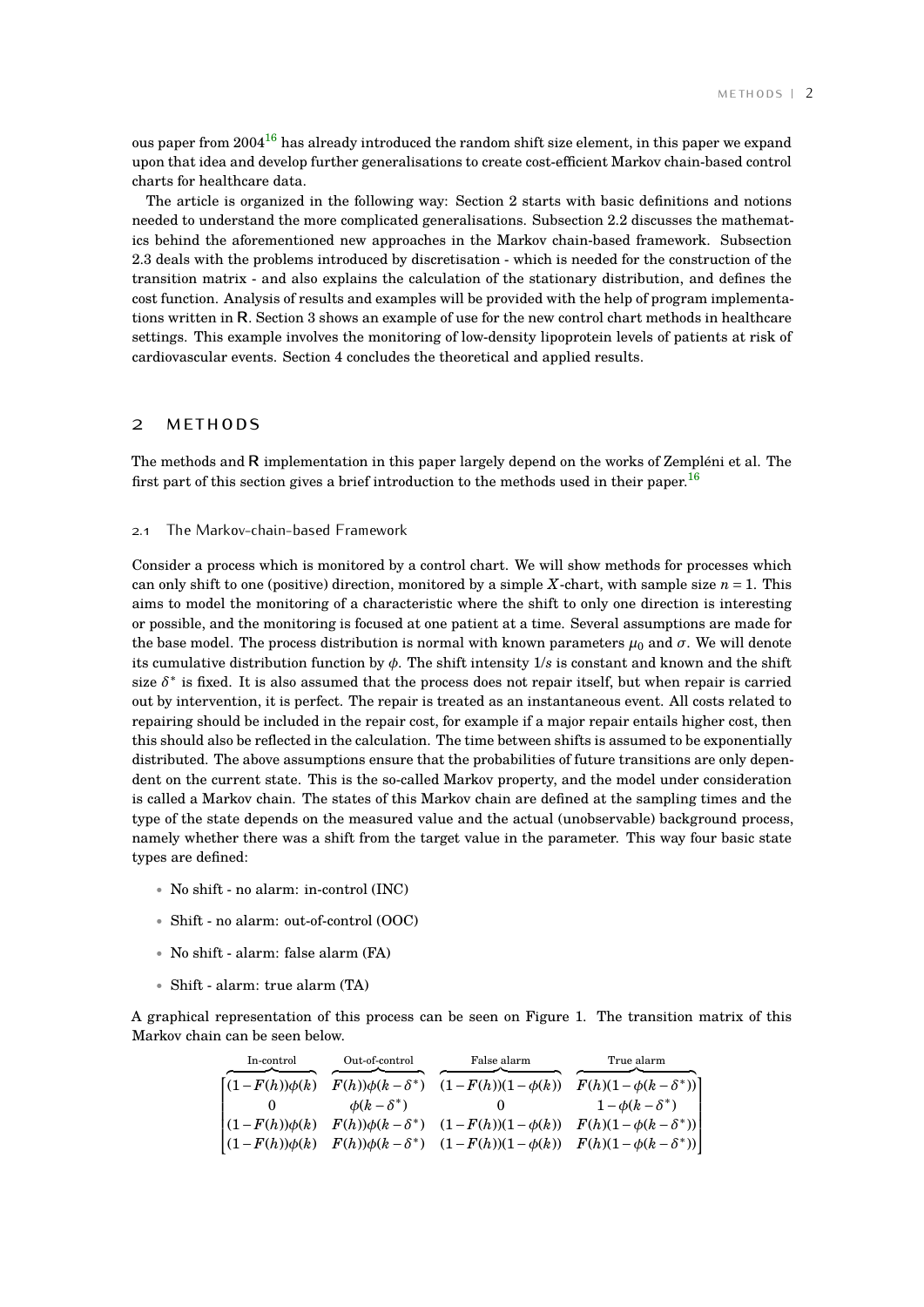#### **Figure 1:** Definition of States



Here *F*() is the cumulative distribution function of the exponential distribution with expectation 1/*s*, where *s* is the expected number of shifts in a unit time interval. *h* is the time between consecutive observations and  $\phi$  is the cumulative distribution function of the process.  $k$  is the control limit and  $\delta^*$  is the size of the shift. After calculating the stationary distribution of this Markov chain, one can define a cost function for the average total cost:

$$
E(C) = \frac{c_s + p_3 c_f + p_4 c_r}{h} + p_2 c_o + p_4 c_o B \tag{1}
$$

where  $p_i$  is the probability of state *i*, in the stationary distribution.  $c_s$ ,  $c_f$ ,  $c_o$  and  $c_r$  are the cost of sampling, false alarm, out-of-control operation and repair respectively. *B* is the fraction of time between consecutive observations where the shift occurred and remained undetected: $3$ 

$$
B = \frac{hse^{hs} - e^{hs} + 1}{h s(e^{hs} - 1)}
$$

<span id="page-3-0"></span>An economically optimal chart, based on the time between samplings and the control limit can be constructed by minimising the cost function.

#### 2.2 Generalisation

The previous simple framework can be used for more general designs. Zempléni et al.<sup>[16](#page-17-13)</sup> used this method to set up economically optimal control charts where shifts are assumed to have a random size and only the distribution of the shift size is known. This means that the shift size is no longer assumed to be fixed and known, which is important in modeling various processes not just in healthcare, but in industrial or engineering settings too. This requires expanding the two shifted states to account for different shift sizes. Let  $\tau_i$  denote the random shift times on the real line and let  $\rho_i$  be the shift size at time  $\tau_i$ . Let the probability mass function of the number of shifts after time  $t$  from the start be denoted by  $v_t$ .  $v_t$  is a discrete distribution with support over  $\mathbb{N}^0$ . Assume that  $\rho_i$  follows a continuous distribution, which has a cumulative distribution function with support over  $(0, \infty)$ , and that the shifts are independent from each other and from  $\tau_i$ . If the previous conditions are met, the resulting random process has monotone increasing trajectories between samplings, which are step functions. The cumulative distribution function of the process values for a given time *t* from the start can be written the following way:

$$
Z_t(x) = \begin{cases} 0 & \text{if } x < 0, \\ v_t(0) + \sum_{k=1}^{\infty} v_t(k)\Psi_k(x) & \text{if } x \ge 0 \end{cases}
$$
 (2)

where  $\Psi_k$ () is the cumulative distribution function of the sum of *k* independent, identically distributed  $\rho_i$  shift sizes. The  $x = 0$  case means there is no shift. The probability of zero shift size is just the probability of no shift occurring, which is  $v_t(0)$ .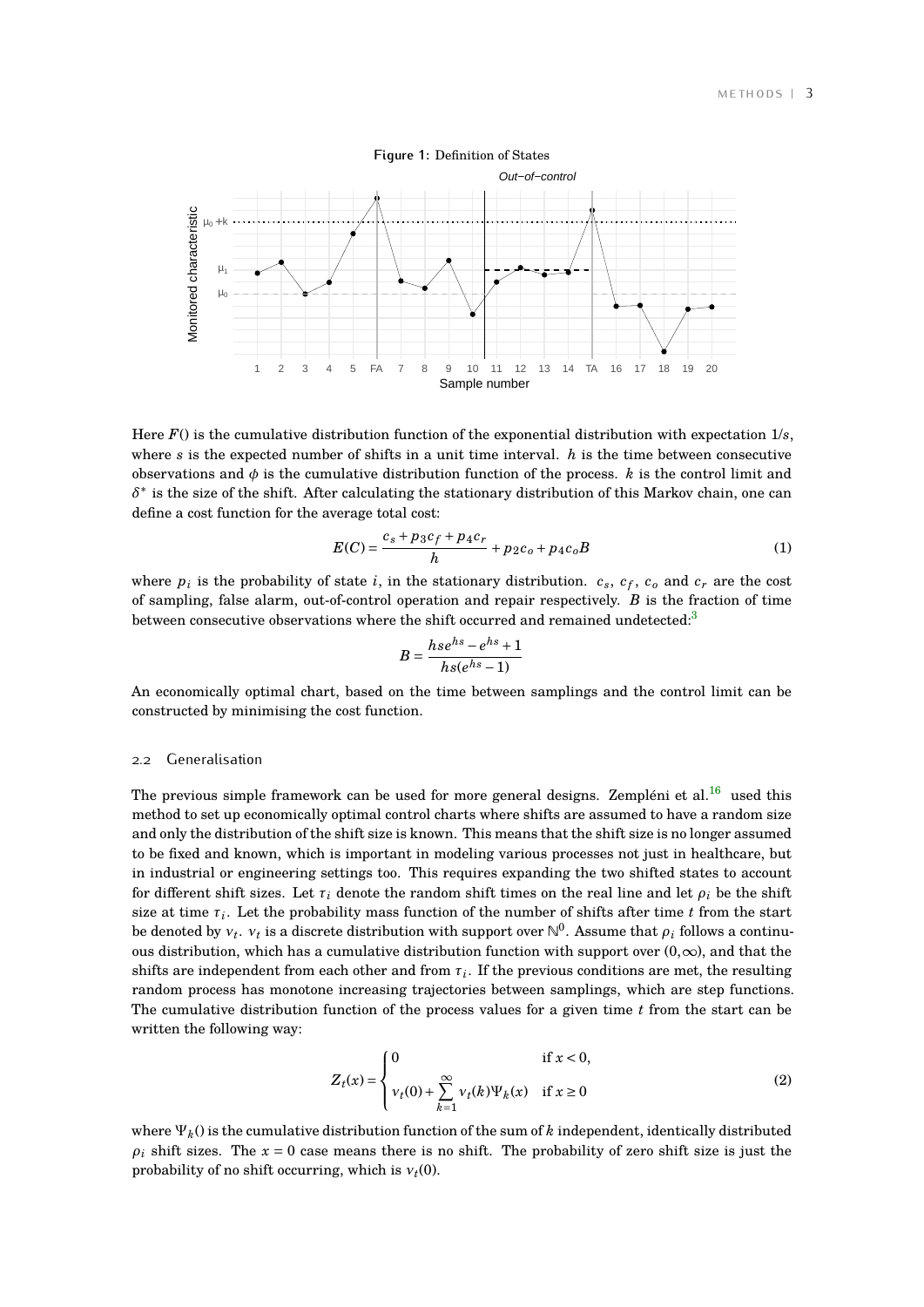Let us assume now that the shift times form a homogeneous Poisson process, and the shift size is exponentially distributed, independently of previous events. The choice of the exponential distribution was motivated by the tractability of its convolution powers as a gamma distribution. The cumulative distribution function of the shift size by (2) is then:

$$
Q_{t}(x) = \begin{cases} 0 & \text{if } x < 0, \\ n_{t}(0) + \sum_{k=1}^{\infty} n_{t}(k)Y_{k}(x) & \text{if } x \ge 0 \end{cases}
$$
(3)

where  $n_t$  is the probability mass function of the Poisson distribution, with parameter  $ts$  - the expected number of shifts per unit time multiplied by the time elapsed - representing the number of shifts in the time interval  $(0; t)$ .  $Y_k$  - the shift size cumulative distribution function, for *k* shift events - is a special case of the gamma distribution, the Erlang distribution  $E(k, \frac{1}{\delta})$ , which is just the sum of *k* independent exponential variates each with mean *δ*.

The framework can be generalised even further by not assuming perfect repair after a true alarm signal. This means that the treatment will not have perfect results on the health of the patient, or - in industrial or engineering settings - that the machines cannot be fully repaired to their original condition. In this case, the imperfectly repaired states act as out-of-control states. It is assumed that the repair cannot worsen the state of the process, but an imperfectly repaired process will still cost the same as an equally shifted out-of-control process, thus repaired and out-of-control states do not need distinction during the cost calculation. Different approaches can be considered for modeling the repair size distribution. The one applied here uses a random variable to determine the distance from the target value after repair. A natural choice for the distribution of this random variable could be the beta distribution since it has support over  $[0,1]$  - the portion of the distance compared to the current one after repair. Also, the flexible shape of its density function can model many different repair processes. Because of these considerations we will assume that the proportion of the remaining distance from  $\mu_0$  after repair -  $R$  - is a  $Beta(\alpha, \beta)$  random variable, with known parameters.

Yet another generalisation is the random sampling time. In certain environments, the occurrence of the sampling at the prescribed time is not always guaranteed. For example in healthcare, the patient or employee compliance can have significant effect on the monitoring, thus it is important to take this into account during the modeling too. Here it is modeled in a way, that the sampling is not guaranteed to take place - e.g. the patient may not show up for control visit. This means that the sampling can only occur according to the sampling intervals, for example at every *n*th days, but is not a guaranteed event. One can use different approaches when modeling the sampling probability, here we consider two cases. The first one assumes that too frequent samplings will decrease compliance. This assumption is intended to simulate the situation in which too frequent samplings may cause increased difficulty for the staff or the patient - leading to decreased compliance. The probability of a successful sampling as a function of the prescribed time between samplings is modeled using a logistic function:

$$
T_h^* = \frac{1}{1+e^{-q(h-z)}}
$$

where  $q > 0$  is the steepness of the curve,  $z \in \mathbb{R}$  is the value of the sigmoid's midpoint and h is the time between samplings.

In the other approach it is assumed that too frequent samplings will decrease compliance and increased distance from the target value will increase compliance. This assumption means that a heavily deteriorated process or health state will ensure a higher compliance. The probability of a successful sampling as a function of the prescribed time between samplings and the distance from the target value is modeled using a modified beta distribution function:

$$
T_h^*(w) = P\left(W_h < \frac{w + \zeta^*}{V + 2\zeta^*}\right)
$$

where  $W_h$  is a beta distributed  $Beta(a/h, b)$  random variable, *w* is the distance from the target value, *h* is the time between samplings,  $V$  is the maximum distance from  $\mu_0$  taken into account - the distance where we expect maximal possible compliance. The shifts in the values of *w* and *V* are needed to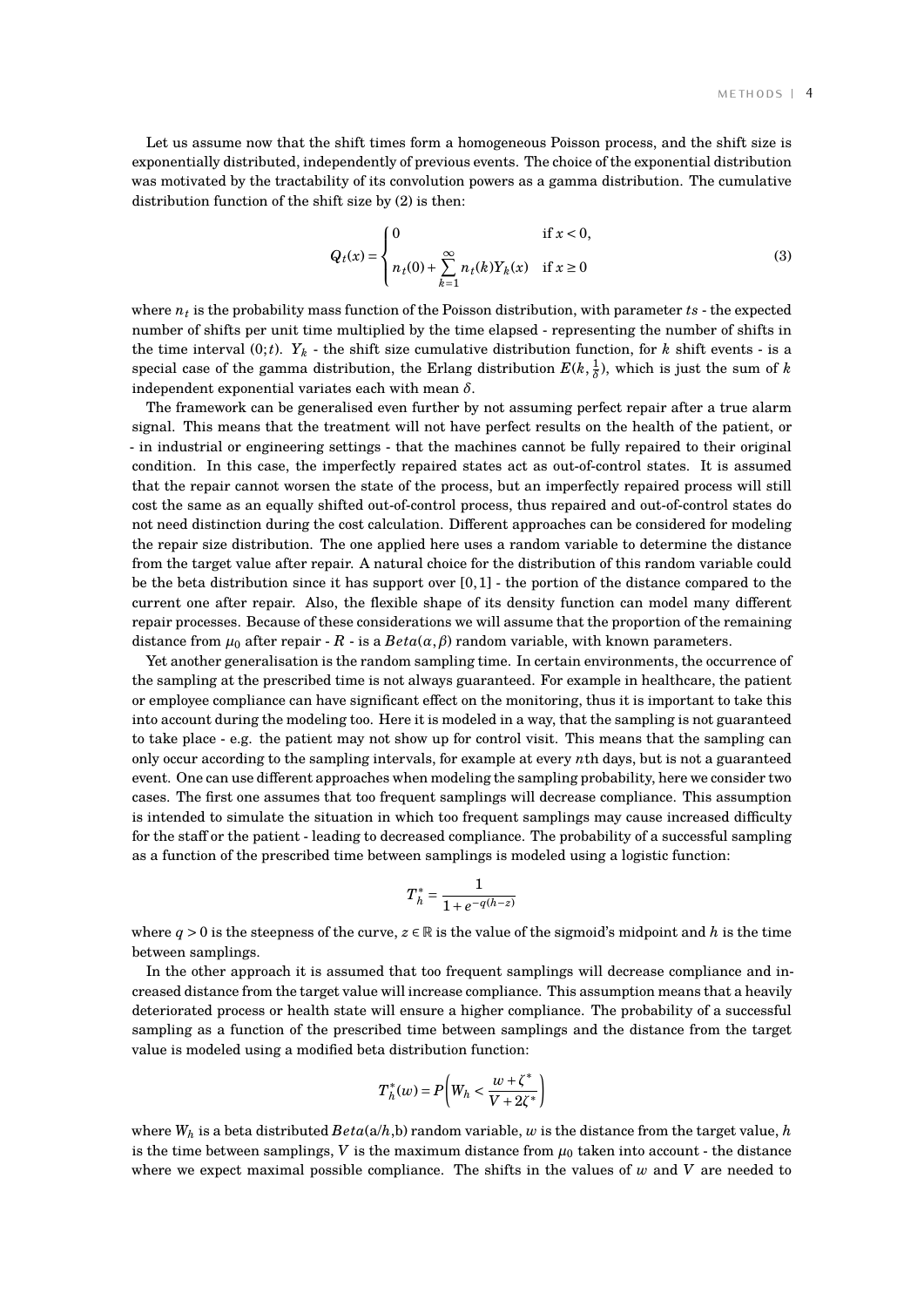acquire probabilities strictly between 0 and 1, since deterministic behaviour is undesirable even in extreme cases. These shifts are parametrised by the  $\zeta^* > 0$  value, which should typically be a small number. It is important to note, that these are just two ways of modeling the sampling probability. Other approaches and distributions may be more appropriate depending on the process of interest.

The shift size distribution, the repair size distribution and the sampling probability, together with the control chart let us model and monitor the behaviour of the process. The resulting process is monotone increasing between samplings and has a downward "jump" at alarm states - as the repair is assumed to be instantaneous. Usually a wide range of different cost types are associated with the processes and their monitoring, these include the costs associated with operation outside the target value. Since the operator of the control chart only receives information about the process at the time of the sampling, the proper estimation of the process behaviour between samplings is critical. Previously, at the perfect repair and non-stackable, fixed shift size model, this task was reduced to estimating the time of shift in case of a true alarm or out-of-control state, since otherwise the process stayed at the previous value between samplings. The estimation of the process behavior with random shift sizes and random repair is more difficult.

The expected out-of-control operation cost can be written as the expectation of a function of the distance from the target value. At (2) the shift size distribution was defined for a given time *t*, but this time we are interested in calculating the expected cost for a whole interval. We propose the following calculation method for the above problem:

**Proposition.** *Let H<sup>j</sup> be a random process whose trajectories are monotone increasing step functions defined by*  $\tau_i$  *shift times and*  $\rho_i$  *shift sizes as in (2), with starting value*  $j \ge 0$ *.* 

*The expected value of a function of*  $H_j$  *over an*  $\epsilon$  *long interval can be written as:* 

$$
E_{\epsilon}(f(H_j)) = \frac{\int_{t_0}^{t_0+\epsilon} \int_0^{\infty} 1 - Z_t(f^{-1}(x-j)) dx dt}{\epsilon}
$$
 (4)

*where*  $Z_t$ ) *is the shift size cumulative distribution function given at (2),*  $f$ *) <i>is an invertible, monotonic increasing function over the real line and*  $t_0$  *is the start point of the interval.* 

*Proof.* Let us observe that the inner integral in the numerator -  $\int_0^\infty 1 - Z_t(f^{-1}(x-j))dx$  - is just the expected value of a function of the shift size at time *t*, since we know that if *X* is a non-negative random variable, then  $E(X) = \int_0^\infty (1 - F(x)) dx$ , where  $F()$  is the cumulative distribution function of X. In other words, the inner integral in the numerator is the expected value the process  $f(H_i)$ , t time after the start. Furthermore, observe that this expected value is a continuous function of *t*. We are looking for the expectation of  $\int_0^\infty 1 - Z_t(f^{-1}(x-j))dx$  over  $[t_0, t_0 + \epsilon]$ , which is (4).  $\Box$ 

For practical purposes we can apply the previous, general proposition to our model of Poisson-gamma mixture shift size distribution, thus we assume that the shift size distribution is of the form of (3). The connection between the distance from the target value and the resulting cost is often assumed not to be linear: often a Taguchi-type loss function is used - the loss is assumed to be proportional to the squared distance, see e.g. the book of Deming.<sup>[17](#page-17-15)</sup> Applying this to the above proposition means  $f(x) = x^2$ . Since we are interested in the behaviour of the process between samplings,  $t_0 = 0$  and  $\epsilon = h$ , thus:

$$
E_h(H_j^2) = \frac{\int_0^h \left[ e^{-ts} j^2 + \left( \sum_{k=1}^\infty \frac{(ts)^k e^{-ts}}{k!} \cdot \int_0^\infty (x+j)^2 \frac{(1/\delta)^k x^{k-1} e^{-x/\delta}}{(k-1)!} dx \right) \right] dt}{h}
$$
  
\n
$$
= \frac{\int_0^h e^{-ts} j^2 + \sum_{k=1}^\infty \frac{(ts)^k e^{-ts}}{k!} \left( k\delta^2 + (k\delta + j)^2 \right) dt}{h} = \frac{\int_0^h 2\delta^2 ts + (\delta ts + j)^2 dt}{h}
$$
  
\n
$$
= h s \delta \left( \delta + \frac{h s \delta}{3} + j \right) + j^2
$$
 (5)

where first we have used the law of total expectation - the condition being the number of shifts within the interval. If there is no shift, then the distance is not increased between samplings, this case is included by the  $e^{-ts}j^2$  term before the inner integral. Note that the inner integral is just  $E(X + j)^2$ for a gamma - namely an Erlang( $k, \frac{1}{\delta}$ ) - distributed random variable. When calculating the sum, we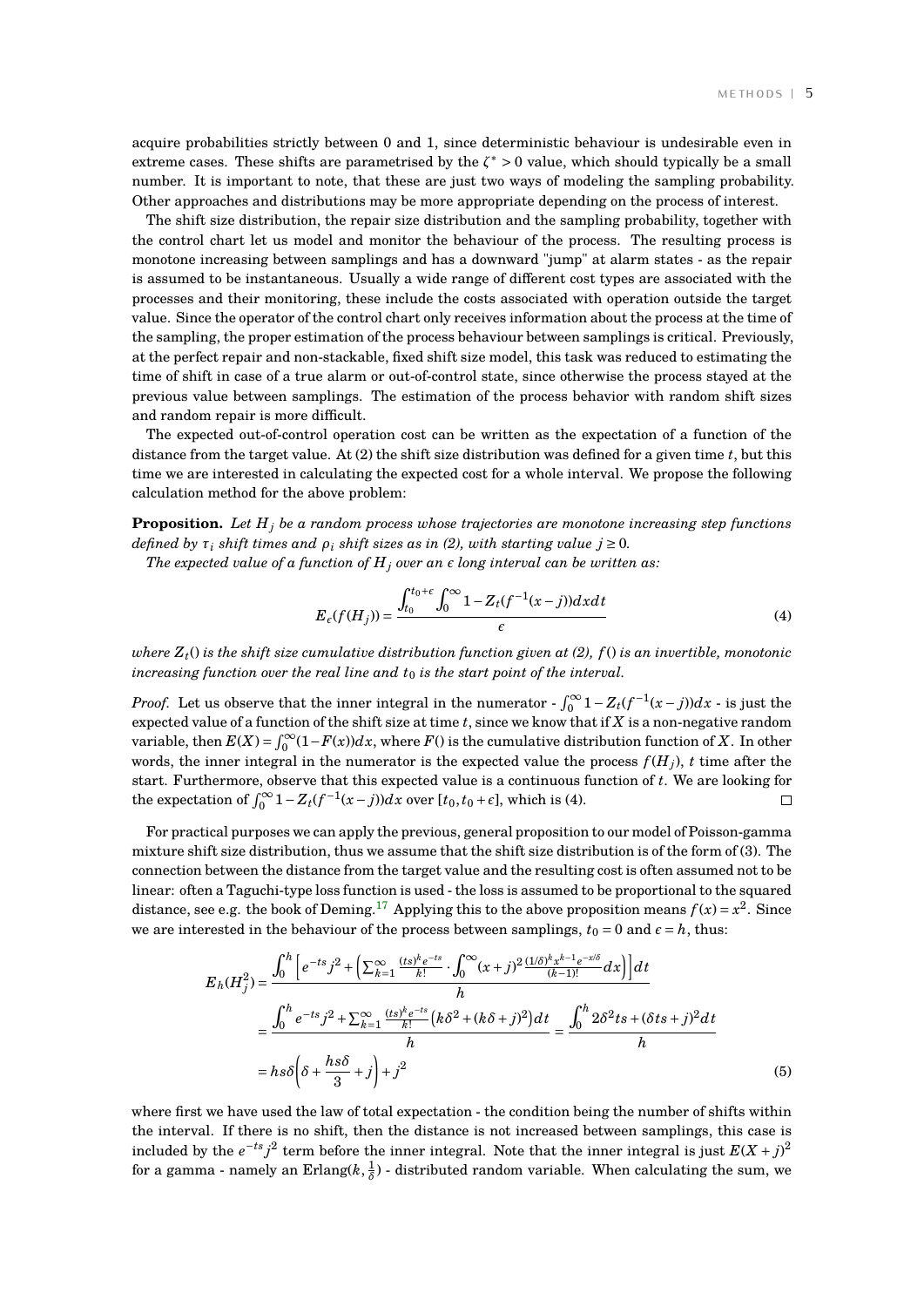<span id="page-6-0"></span>used the known formulas for  $E(N^2), E(N)$  and the Poisson distribution itself - where  $N$  is a Poisson( $ts$ ) distributed random variable.

#### 2.3 Implementation

discretisation For cost calculation purposes we would like to find a discrete stationary distribution which approximates the distribution of the monitored characteristic at the time of samplings. This requires the discretisation of the above defined functions, which in turn will allow us to construct a discrete time Markov chain with discrete state space.

A vector of probabilities is needed to represent the shift size probability mass function  $q_t()$  during a sampling interval:

$$
q_t(i) = \begin{cases} n_t(0) & \text{if } i = 0, \\ \sum_{k=1}^{\infty} n_t(k) \big( Y_k(i\Delta) - Y_k((i-1)\Delta) \big) & \text{if } i \in \mathbb{N}^+ \end{cases}
$$

where ∆ stands for the length of an interval, one unit after discretisation. For *i* = 0 the function is just the probability of no shift occurring.

The discretised version of the repair size distribution can be written the following way:

$$
R(l,m) = P\left(\frac{m}{l+1/2} \le R < \frac{m+1}{l+1/2}\right)
$$

where *l* is the number of discretised distances closer to  $\mu_0$  than the current one - including  $\mu_0$ . *m* is the index for the repair size segment we are interested in, with  $m = 0$  meaning perfect repair  $(m \leq l)$ . The repair is assumed to move the expected value towards the target value by a random percentage, governed by  $R()$ . Even though discretisation is required for practical use of the framework, in reality the repair size distribution is continuous. To reflect this continuity in the background, the probability of perfect repair is set to be 0 when the repair is random. *l* is set to be 0 when there is no repair, meaning  $R(0,m) = 1$ . The 1/2 terms are necessary for correcting the overestimation of the distances from the target value, introduced by the discretisation: in reality, the distance can fall anywhere within the discretised interval, without correction the maximum of the possible values would be taken into account, which is an overestimation of the actual shift size. After correction the midpoint of the interval is used, which can still be somewhat biased, but in practical use with fine disretisation this effect is negligible.

When the sampling probability depends on the time between samplings only, the model is unchanged, since both the time between samplings and the sampling probability can be continuous. However, when the probability also depends on the shift size, discretisation is required here as well:

$$
T_h(v) = P\left(W_h < \frac{v + \zeta}{V_d + \zeta} - \frac{1}{2(V_d + \zeta)}\right)
$$

now *v* is the state distance from the target value in discretised units, and  $V_d$  is the number of considered intervals - discretised shift sizes. The  $\frac{1}{2(V_d+\zeta)}$  term is necessary for correcting the overestimation of the distances from the target value. The denominators contain simply  $V_d + \zeta$  instead of  $V_d + 2\zeta$ , because  $v + \zeta$  is already strictly smaller than  $V_d + \zeta$ , since the smallest discretised state is 0 and thus the greatest is  $V_d - 1$ . This ensures that the probability can never reach 1. Example curves for the successful sampling probability can be seen in Figure 2. It shows that longer time between samplings and greater distances from the target value increase the probability of successful sampling.

transition matrix and stationary distribution The transition probabilities can be written using the  $\phi$ () process distribution, the  $q_t$ () shift size distribution, the *R*() repair size distribution and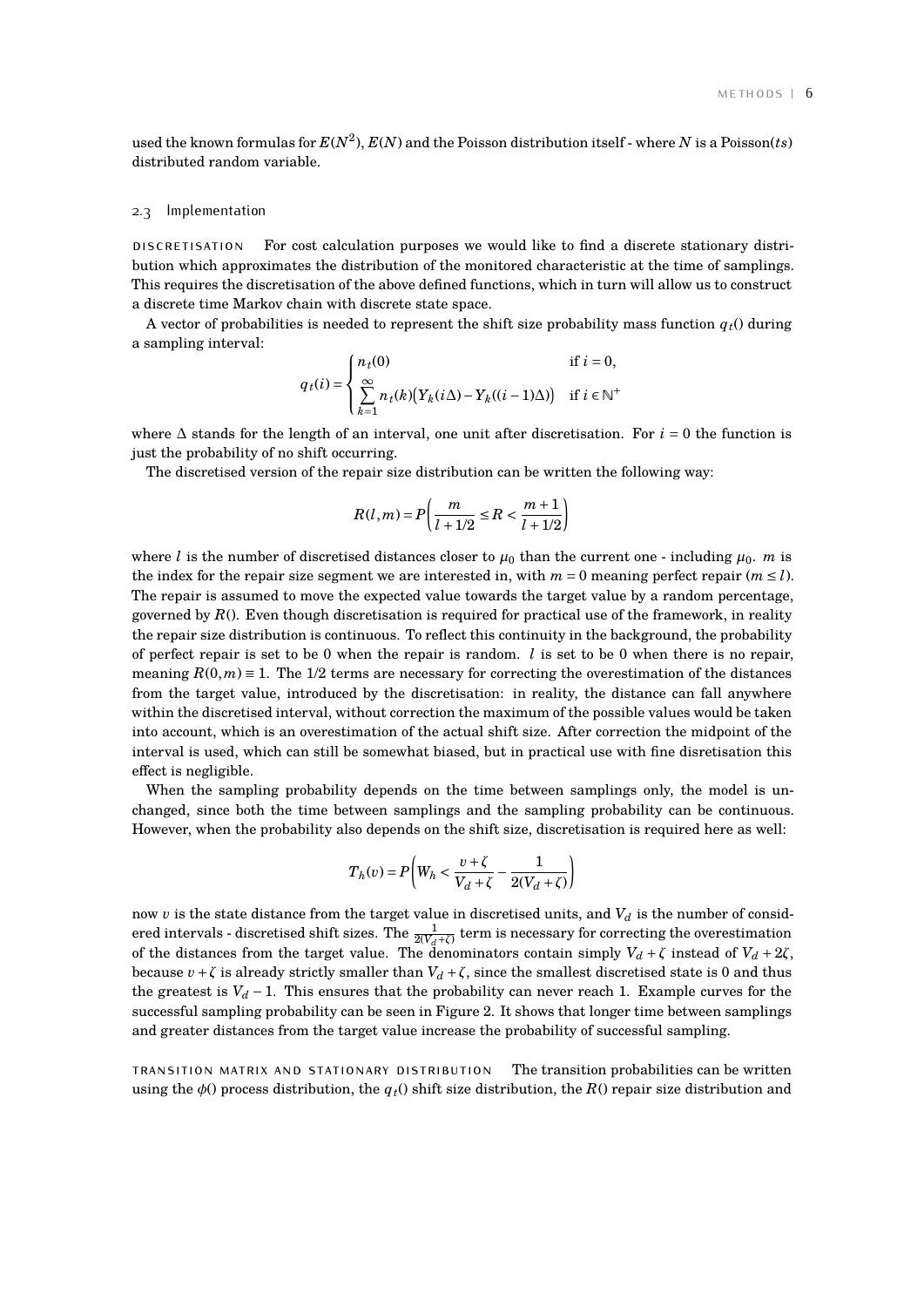

**Figure 2:** Sampling probabilities for  $q = 8$ ,  $z = 0.5$  on the left, and for  $\alpha = 1$ ,  $\beta = 3$ ,  $V_d = 100$ ,  $\zeta = 1$  on the right

the  $T_h$ () sampling probability. For the ease of notation let us define the  $S$ () and  $S'$ () functions, the first for target states without alarm and the latter for target states with alarm:

$$
S(g, v, l) = [T_h(v)\phi(k - \Delta'(v)) + (1 - T_h(v))] \sum_{m \in \mathbb{N}^0, m \le l, m \le v} q_h(g - m)R(l, m)
$$
  

$$
S'(g, v, l) = T_h(v)[1 - \phi(k - \Delta'(v))] \sum_{m \in \mathbb{N}^0, m \le l, m \le v} q_h(g - m)R(l, m)
$$

where  $\Delta'(v)$  is a function defined as

$$
\Delta'(v) = \begin{cases} 0 & \text{if } v = 0, \\ i\Delta - \frac{\Delta}{2} & \text{if } v = 1, \dots, V_d - 1 \end{cases}
$$

*k* − *v*∆ would simply be the critical value minus the size of the shift in consideration. The − $\frac{\Delta}{2}$  term is added, because without it, the shift size would be overestimated. The total number of discretised disctances is  $V_d$ , thus the number of non-zero distances is  $V_d - 1$ . *g* is the total shift size possible in discretised units when moving to a given state, *v* is the distance, measured as the number of discretised units from the target value, *l* is the index of the actual partition and *m* is the index for the repair size segment we are interested in with  $m = 0$  meaning perfect repair. Note, that as before,  $l$  is set to be 0 when there is no repair, meaning  $R(0,m) \equiv 1$ . *S*() and *S'*() are functions which combine the three distributions into the probability we are interested in. The possible values of *m* are restricted this way, because the parameter of the  $q_h$ () function must be non-negative. A more intuitive explanation is, that we assumed positive shifts and a negative  $g - m$  would imply a negative shift. It can be seen that the probability of a state without an alarm - the *S*<sup>'</sup>() function - is increased with the probability of unsuccessful sampling - the 1−*Th*(*v*) term. Of course it is still possible to not receive an alarm even though the sampling successfully occurred.

Using the  $S($ ) and  $S'($ ) functions one can construct the transition matrix: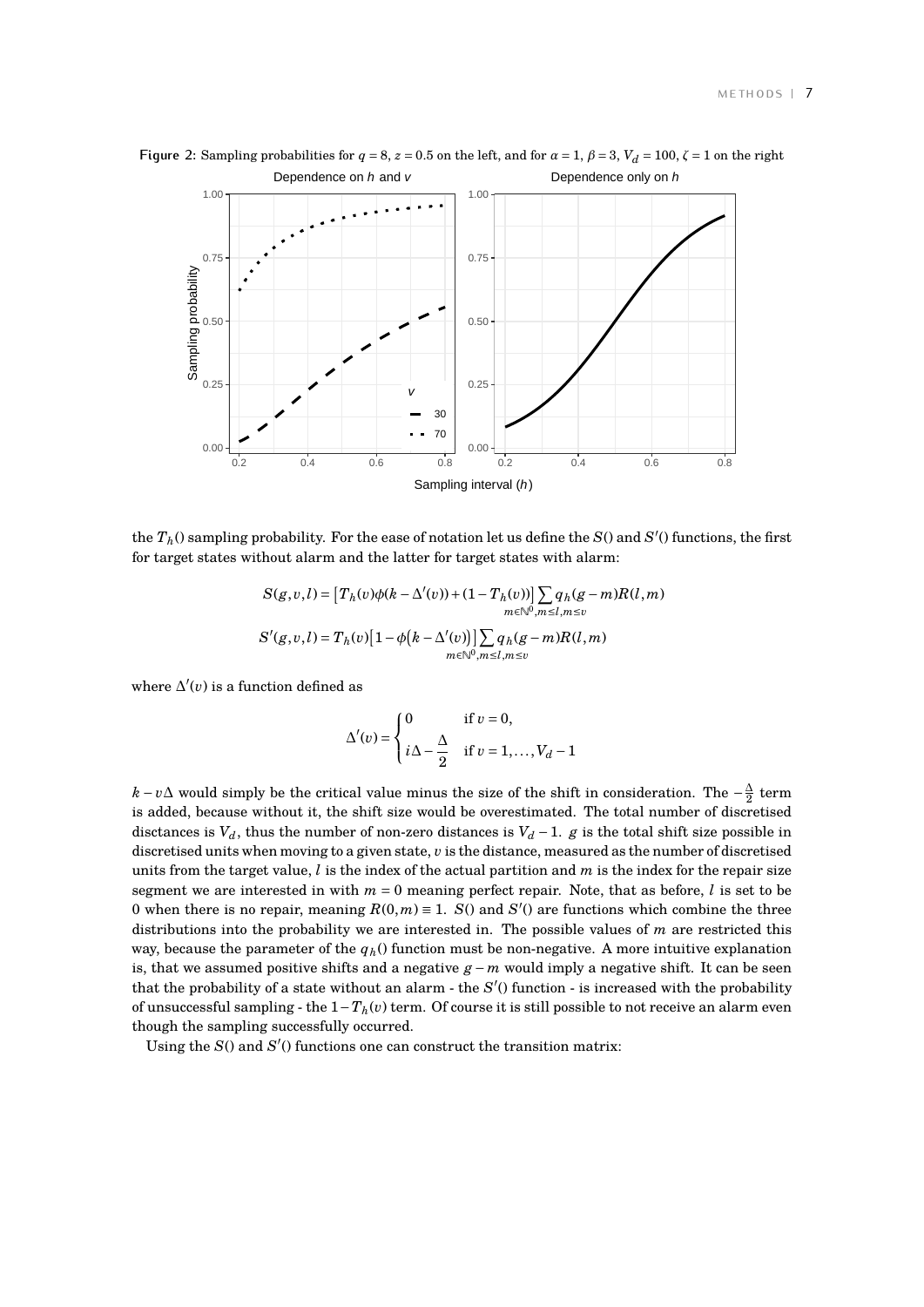o  $\mathbf{r}$  $\left\lfloor \right\rfloor$  $\Big\}$ o  $\mathbf{r}$  $\left\lfloor \right\rfloor$  $\int$ 

|         | In-control | Out-of-control |                       | False alarm | True alarm |           |   |
|---------|------------|----------------|-----------------------|-------------|------------|-----------|---|
|         | S(0,0,0)   | S(1,1,0)       | S(2,2,0)              | S'(0,0,0)   | S'(1,1,0)  | S'(2,2,0) |   |
|         | 0          |                | $S(0,1,0)$ $S(1,2,0)$ | 0           | S'(0,1,0)  | S'(1,2,0) | . |
|         | $\Omega$   | 0              | S(0, 2, 0)            | $\Omega$    | 0          | S'(0,2,0) | . |
|         |            |                |                       |             |            |           |   |
| $\Pi =$ | S(0,0,0)   | S(1,1,0)       | S(2,2,0)              | S'(0,0,0)   | S'(1,1,0)  | S'(2,2,0) |   |
|         | 0          | S(1,1,1)       | S(2,2,1)              | $\Omega$    | S'(1,1,1)  | S'(2,2,1) | . |
|         | 0          | S(1,1,2)       | S(2,2,2)              | $\Omega$    | S'(1,1,2)  | S'(2,2,2) | . |
|         |            |                |                       |             |            |           |   |

The size of the matrix is  $2V_d \times 2V_d$  since every shift size has two states: one with and one without alarm. The first  $V_d$  columns are states without alarm, the second  $V_d$  are states with alarm. One can observe, that once the process leaves the healthy state it will never return. This is due to the nature of the imperfect repair we have discussed.

The transition matrix above defines a Markov chain with a discrete, finite state space with one transient, inessential class (in-control and false alarm states) and one positive recurrent class (out-ofcontrol and true alarm states). The starting distribution is assumed to be a deterministic distribution concentrated on the in-control state, which is to say that the process is assumed to always start from the target value. In finite Markov chains, the process leaves such a starting transient class with probability one. The problem of finding the stationary distribution of the Markov chain is thus reduced to finding a stationary distribution within the recurrent classes of the chain. Since there is a single positive recurrent class which is also aperiodic, we can apply the Perron–Frobenius theorem to find the stationary distribution:<sup>[18](#page-17-16)</sup>

**Theorem.** Let A be an  $n \times n$ , irreducible matrix with non-negative elements,  $x \in \mathbb{R}^n$  and

$$
\lambda_0 = \lambda_0(A) = \sup \{ \lambda : \exists x > 0 : Ax \ge \lambda x \}.
$$

*Then the following statements hold:*

- *1)*  $\lambda_0$  *is an eigenvalue of A with algebraic multiplicity of one, and its corresponding eigenvector*  $x_0$ *has strictly positive elements.*
- *2) The absolute value of all other eigenvalues is less than or equals*  $\lambda_0$ *.*
- *3)* If A is also aperiodic, then the absolute value of all other eigenvalues is less than  $\lambda_0$ .

One can apply this theorem to find the stationary distribution of Π. If we consider now Π without the inessential class - let us denote it with  $\Pi'$  - then  $\lambda_0(\Pi') = \lambda_0(\Pi'^T) = 1$ . Moreover, the stationary distribution - which is the left eigenvector of  $\Pi'$ , normalised to sum to one - is unique and exists with strictly positive elements. Finding the stationary distribution is then reduced to solving the following equation:  $\Pi'^T f_0 = f_0$ , where  $f_0$  is the left eigenvector of  $\Pi'$ . This amounts to solving  $2V_d - 2$  equations - the number of states minus the in-control and false alarm states - for the same number of variables, so the task is easily accomplishable. The stationary distribution is then:

$$
P = \frac{f_0}{\sum_{i=1}^{2V_d - 2} f_{0_i}}.
$$

cost function Using the stationary distribution, the expected cost can be calculated:

$$
E(C) = c_s \frac{1}{h}(T' \cdot P) + \frac{\sum_{i=1}^{V_d - 1} (c_{rb} + c_{rs} \Delta'^2(i)) P_{r_i}}{h} + c_o(A^2 \cdot P)
$$

This cost function incorporates similar terms as previously (1). The first term deals with the sampling cost:  $T' = {T_h(1), T_h(2), ..., T_h(V_d - 1), T_h(1), T_h(2), ..., T_h(V_d - 1)}$  is the vector of successful sampling probabilities repeated in a way to fit the length and order of the stationary distribution. This first term uses the expected time between samplings,  $\frac{1}{h}(T' \cdot P)$ , instead of simply *h*, which would just be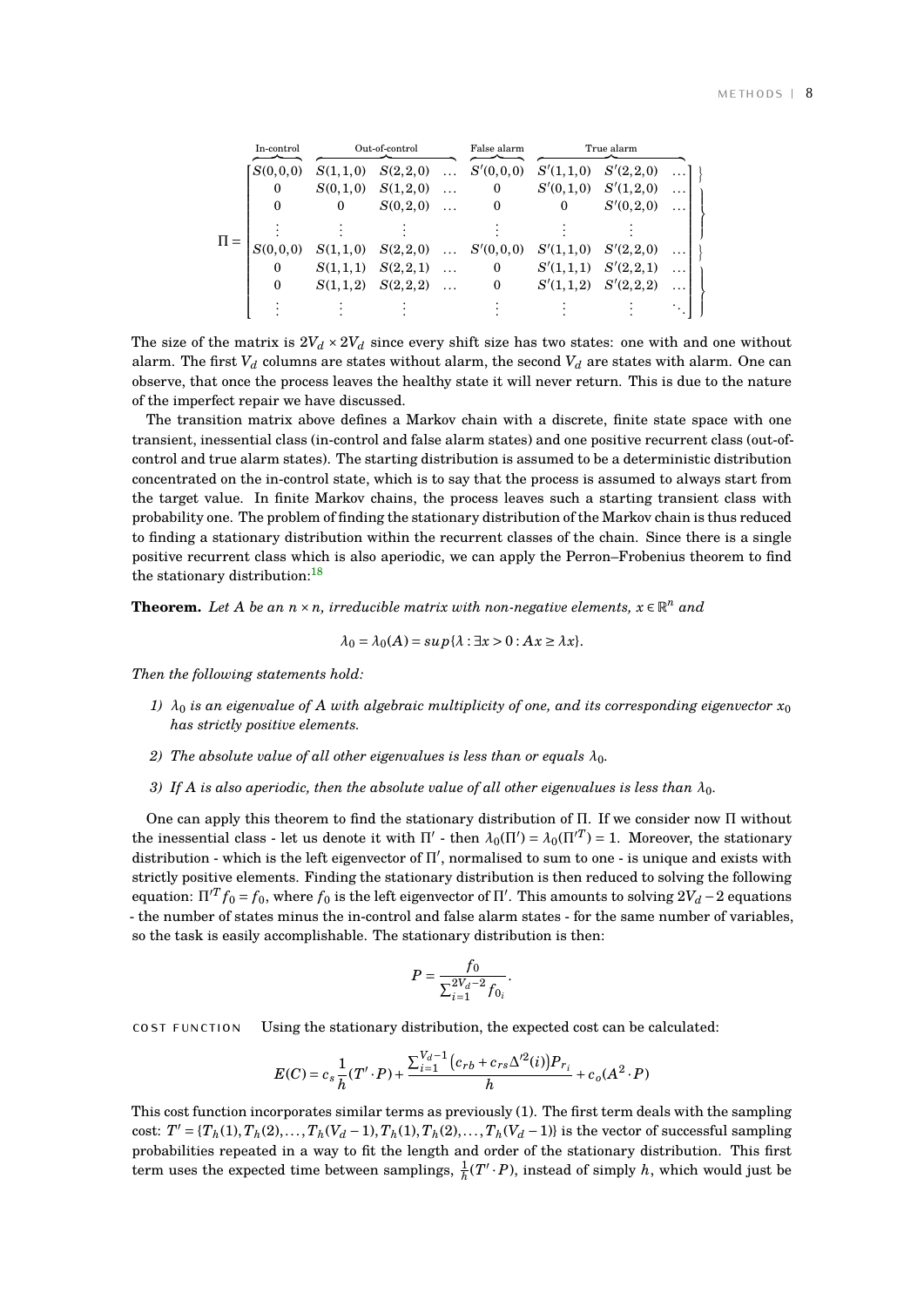the minimal possible time between samplings. The second term deals with the repair costs and true alarm probabilities.  $P_{r_i}$  is the true alarm probability for shift size *i*. The repair cost is partitioned into a base and shift-proportionate part: *crb* and *crs*. The true alarm probability is used, since it is assumed that repair occurs only if there is an alarm. The last term is the average cost due to operation while the process is shifted. The connection between the distance from the target value and the resulting cost is assumed to be proportional to the squared distance. This is modeled using the  $A^2$ vector, which contains the weighted averages of the expected squared distances from the target value between samplings:

$$
A_i^2=\sum_{j=1}^i E_h \big( H_{\Delta'(j)}^2 \big) M_{ij}
$$

where  $E_h\big(H^2_{\Delta'(j)}\big)$  is calculated using (5).  $j$  indicates one of the possible starting distances immediately after the sampling, and *i* indicates the state - shift - of the process at the current sampling.  $M_i$  is the probability that ∆'(*j*) will be the starting distance after the sampling, given that the current state is *i*. These probabilities can be written in a matrix form:

| Distance from the target value starting from 0 |  |                            |  |           |                |
|------------------------------------------------|--|----------------------------|--|-----------|----------------|
|                                                |  |                            |  |           |                |
|                                                |  |                            |  | .         |                |
|                                                |  |                            |  | $\ddotsc$ | Out-of-control |
|                                                |  |                            |  |           |                |
|                                                |  |                            |  |           |                |
| 0                                              |  | $R(1,0)$ $R(1,1)$          |  | .         |                |
| 0                                              |  | $R(2,0)$ $R(2,1)$ $R(2,2)$ |  | $\cdots$  | True alarm     |
|                                                |  |                            |  |           |                |

It can be seen, that when the process is out-of-control without alarm, the distance is not changed. The probabilities for the alarm states are calculated using the *R*() repair size distribution.

So far only the expected cost was considered during the optimisation. In certain fields of application the reduction of the cost standard deviation can be just as or even more important than the minimisation of the expected cost. Motivated by this, let us consider now the weighted average of the cost expectation and the cost standard deviation:

$$
G = pE(C) + (1 - p)\sigma(C)
$$

Now *G* is the value to be minimised and *p* is the weight of the expected cost  $(0 \le p \le 1)$ . The cost standard deviation can easily be calculated by modifying the cost function formula. All of the previous models can be used without any significant change, one simply changes the value to be minimised from  $E(C)$  to  $G$ .

#### <span id="page-9-0"></span>2.4 Comparison of Different Scenarios

Implementation of the methods was done using the **R** programming language. Supplying all the necessary parameters, one can calculate the *G* value of the process for one time unit. It is also possible to minimise the *G* value by finding the optimal time between samplings and control limit. All the other parameters are assumed to be known. The optimization step can be carried out using different tools, the results presented here were obtained with the built-in optim() **R** function: box-constrained optimization using PORT routines,[19](#page-17-17) namely the Broyden-Fletcher-Goldfarb-Shanno (L-BFGS-B) algorithm. The optimisation procedure can be divided into three steps. First, the transition matrix needs to be constructed from the given parameters. After this, the stationary distribution of the Markov chain is computed. In the third step, the *G* value is calculated using the stationary distribution and the cost function. The optimisation algorithm then checks the resulting *G* value and iterates the previous steps with different time between sampling and/or control limit parameters until it finds the optimal ones.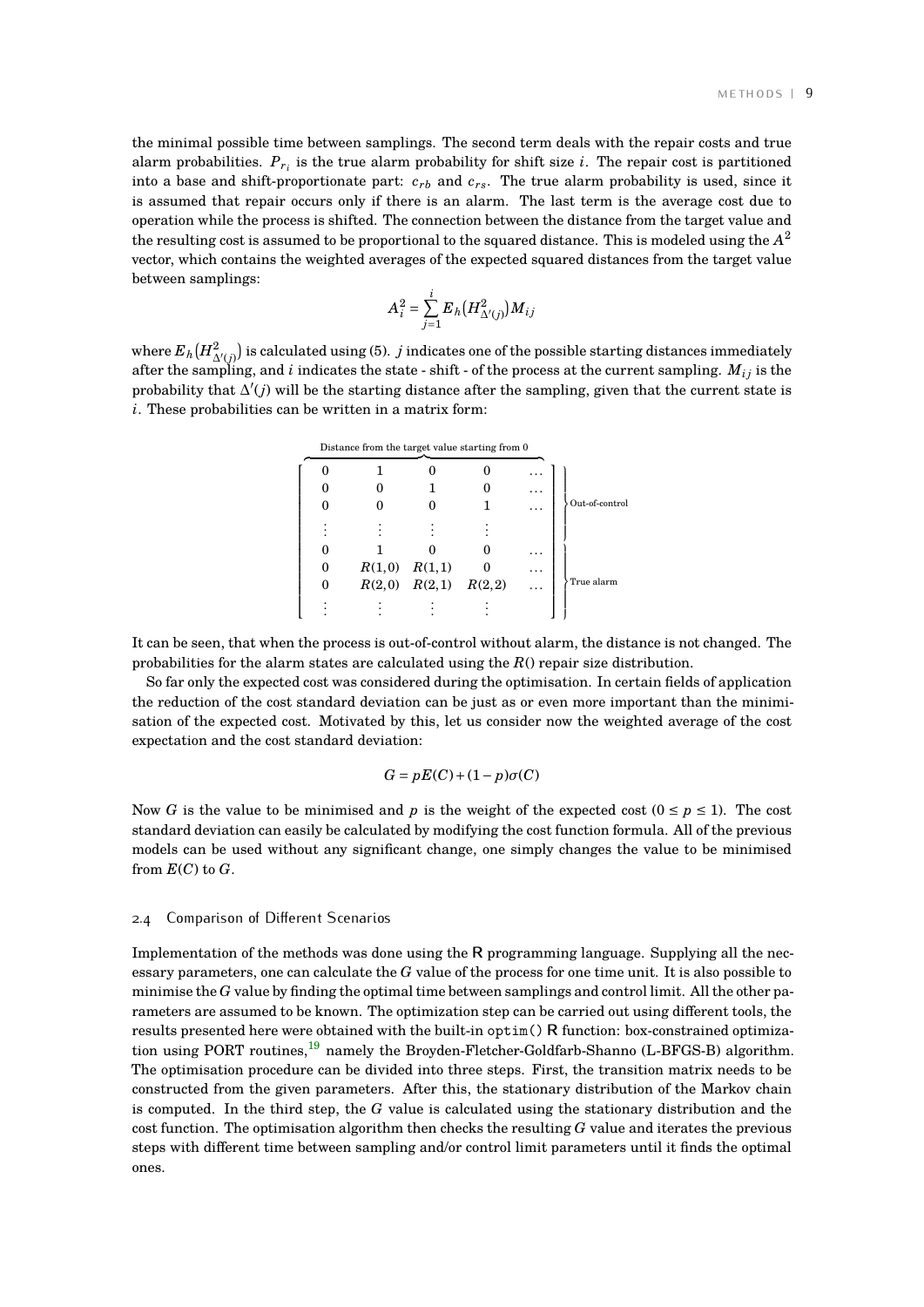dependence on parameters The testing was done using a moderate overall compliance level. This is required because low compliance can result in extreme behaviour in the optimisation such as taking the maximum or minimum allowed parameter value. An example for this is when the sampling probability depends on both the time between samplings and the state of the process: if the compliance level is also relatively low, then given certain parameter setups the optimal time between samplings will tend to zero. This will essentially create a self-reporting system as the increased distance from the target value will eventually increase the compliance and the sampling will take place. In a healthcare environment this would mean that the patient is told to come back for a control visit as soon as possible, but the patient will show up only when the symptoms are severe enough. This kind of process behaviour is undesirable in many cases, for example when the time between samplings cannot be set arbitrarily.

The results obtained are shown in Figure 3. One may observe the weak dependence of the critical

**Figure 3:** Optimal parameters and the resulting expected cost and cost standard deviation as function of the process standard deviation (*σ*), out-of-control cost (*co*), expected shift size (*δ*) and weight parameter (*p*) for *s* = 0.2, *<sup>α</sup>* = 1, *<sup>β</sup>* = 3, a= 0.01, b= 1, *c<sup>s</sup>* = 1, *crb* = 10, *crs* = 10 Top:  $\sigma = 0.1$ , Bottom:  $\sigma = 1$ 



 $-9.9 - 1 \delta - 1 - 2$ 

value on the out-of-control cost. The time between samplings should be decreased with the increase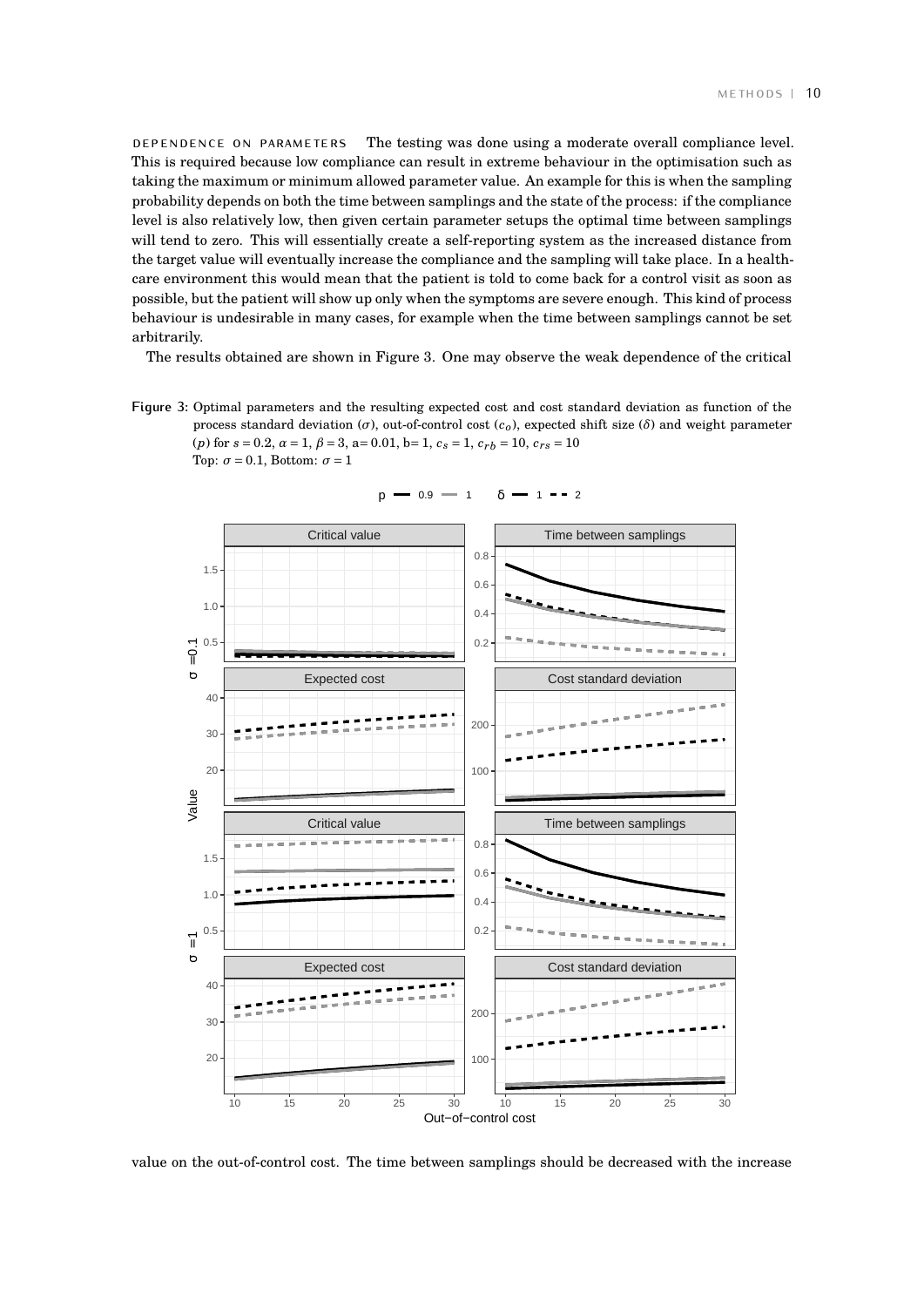of the out-of-control cost, and the average cost and the cost standard deviation increase with the outof-control cost, as expected. The effect of the expected shift size on the critical value depends on the process standard deviation, as increased shift size results in markedly increased critical values only in the case of  $\sigma = 1$ . Higher expected shift size entails less time between samplings, and increased expected cost and cost standard deviation. One can assess, that if the cost standard deviation is taken into account during the optimisation procedure  $(p = 0.9)$ , then lower critical value should be used with increased time between samplings. This is logical, because the increased time between sampling will lead to less frequent interventions, thus a less erratic process. Of course, at the same time we do not want to increase the expected cost, so the critical value is lowered. The cost standard deviation is decreased, as expected. What is interesting to note is that the expected costs have barely increased compared to the  $p = 1$  setup. This is important, because it shows that by changing the parameters appropriately, the cost standard deviation can be lowered - sometimes substantially - while the expected cost is only mildly increased. Several scenarios entail relatively large cost standard deviations, this is party due to the Taguchi-type loss funcion used during the calculations. The process standard deviation  $\sigma$  has noticeable effect on the critical value only: lower critical values should be used for lower standard deviations, as expected.

SENSITISING RULES The effect of sensitising rules<sup>[1](#page-16-1)</sup> was investigated using simulation, since the implementation of theoretical calculations would have resulted in a hugely inflated transition matrix which poses a serious obstacle in both programming a running times.

Optimal parameters were calculated for  $p = 0.9$ ,  $\sigma = 1$ ,  $s = 0.2$ ,  $\delta = 2$ ,  $\alpha = 1$ ,  $\beta = 3$ ,  $\alpha = 0.01$ ,  $b = 1$ ,  $c_s = 1$ ,  $c_{rb} = 10$ ,  $c_{rs} = 10$ ,  $c_{rs} = 20$ . The resulting optimal parameters were  $h = 0.38$  and  $k = 1.14$ . This parameter setup entailed an expected cost of  $E(C) = 37.75$  and cost standard deviation of  $\sigma(C) =$ 150.33. The probability of alarm states together was  $\sum_i P_{r_i} = 0.201$ . Simulations were run for 50000 sampling intervals which equals 19000 unit time. Simulations from the first 100 sampling intervals were discarded as it was regarded as a burn-in stage.

First, we present the baseline simulation results - the ones without additional rules. Overall, the simulation achieved an acceptable level of convergence to the theoretical stationary distribution. The empirical expected cost was  $\overline{C}$  = 36.51. The proportion of alarm states was 0.192. The calculation of the empirical standard deviation was carried out by taking into account the data of only every 30th sampling interval to deal with the autocorrelation of neighboring values. The empirical standard deviation using this method was  $s^* = 199.37$ . It is important to note that the empirical results can be somewhat inaccurate, depending on the particular simulation results and the parameters used. This is due to the large variance and slow convergence of the standard deviation. Nonetheless, for this particular scenario the theoretical and empirical results were quite close to each other, thus we will compare the effect of sensitising rules to this baseline simulation.

The first rule we investigated was the one which produces an alarm in case of three consecutive points outside the  $\frac{2}{3}k$  warning limit but still inside the control limit. Running the simulation with the extra rule resulted in  $\overline{C}$  = 37.42,  $s^*$  = 171.57 and a ratio of all alarm states together of 0.194, all of these values are within the hypothesised confidence interval. We can see no major difference in any of these values compared to the baseline.

The second rule was the same as the first one, except this time two consecutive points outside the  $\frac{2}{3}k$  warning limit were enough to produce an alarm signal. The results were  $\overline{C}$  = 36.54,  $s^*$  = 190.91 and 0.200 for the proportion of alarm states. Again, no apparent differences can be seen, but it is worth noting the proportion of alarm states is somewhat higher in this case than the at the baseline or the previous rule, and this was also seen with repeated simulation.

<span id="page-11-0"></span>Overall, the effect of the investigated sensitising rules seems to be minimal on the results. Further investigation is required of the the possible effects in case of other parameter setups and rules.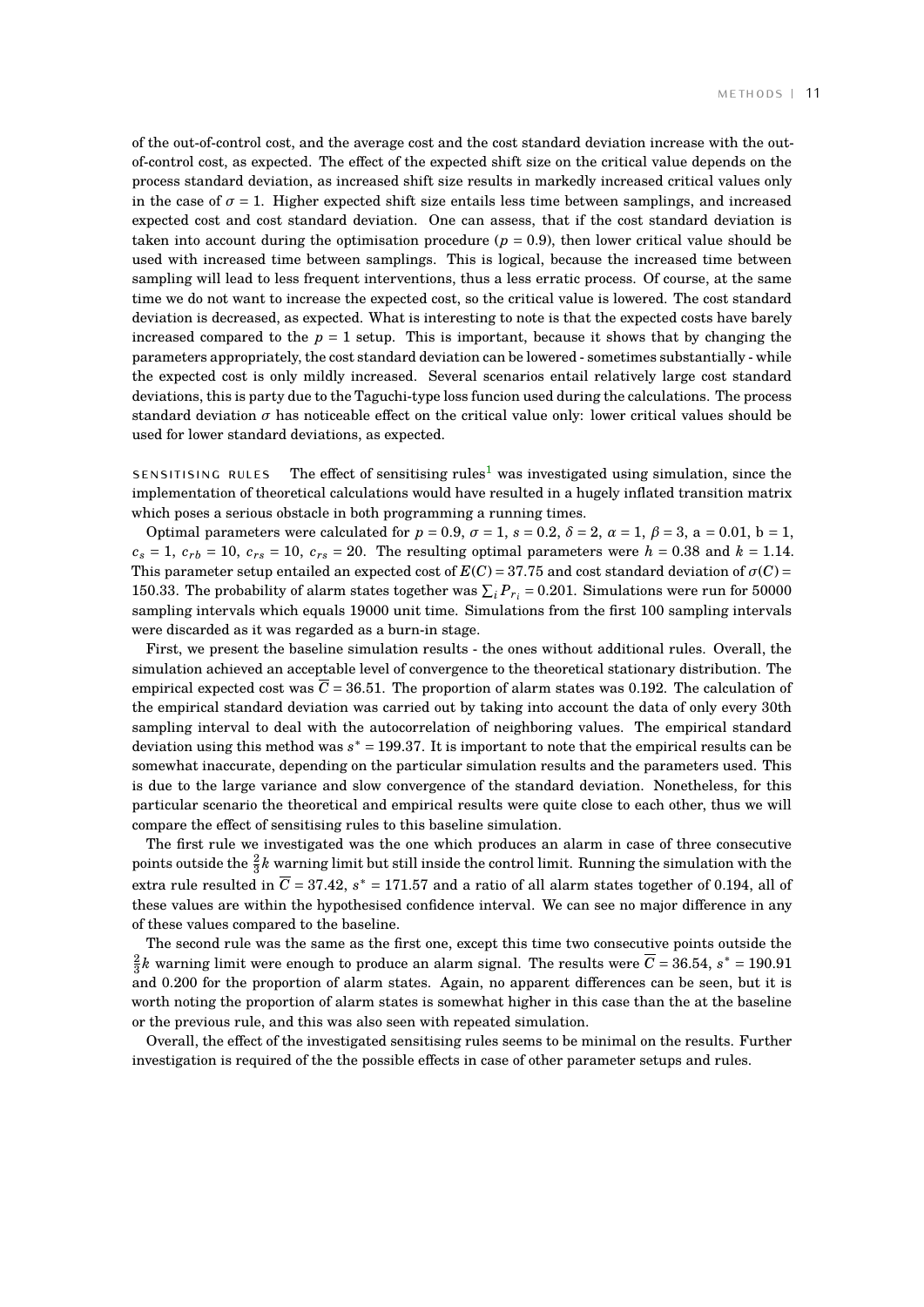# 3 application

In the following paragraphs we show a real life healthcare example as the application of the previously introduced methods. Two approaches will be presented: one with and one without taking the standard deviation into account. The example problem is to minimise the healthcare burden generated by patients with high cardiovascular (CV) event risk. The model is built upon the relationship between the low-density lipoprotein (LDL) level and the risk of CV events, thus the LDL level is the process of interest.[20](#page-18-0)

Parameters were estimated from several sources. The list below gives information about the meaning of the parameter values in the healthcare setting and shows the source of the parameter estimations.

| Parameter value                | Meaning                                                                 | Parameter source                                                                                                                                                   |  |  |  |
|--------------------------------|-------------------------------------------------------------------------|--------------------------------------------------------------------------------------------------------------------------------------------------------------------|--|--|--|
| $\mu_0 = 3$ mmol/l             | Target value.                                                           | Set according to the European guideline for pa-<br>tients at risk. <sup>21</sup>                                                                                   |  |  |  |
| $\sigma = 0.1$ mmol/l          | Process standard<br>deviation.                                          | Estimated using real life data from Hungary,<br>namely registry data through the Healthware<br>Consulting Ltd.                                                     |  |  |  |
| $\delta = 0.8/3$               | Expected shift size, 0.8<br>increase in LDL per<br>year on average.     | help<br>Estimated with<br>the<br>of a<br>health<br>professional.                                                                                                   |  |  |  |
| $s=1/120$                      | Expected number of<br>shifts in a day, 3 shifts<br>per year on average. | health<br>Estimated with<br>the<br>help<br>of<br>a<br>professional.                                                                                                |  |  |  |
| $\alpha = 0.027, \beta = 1.15$ | Parameters of the<br>repair size beta<br>distribution.                  | Estimated using an international study which<br>included Hungary. <sup>21</sup>                                                                                    |  |  |  |
| $q = 0.1, z = 30,$             | Parameters of the<br>sampling probability<br>logistic function.         | Patient non-compliance in LDL controlling<br>medicine is quite high, and this is represented<br>through the parametrisation of the logistic func-<br>tion. $^{22}$ |  |  |  |
| $c_s = 5.78$                   | Sampling cost.                                                          | Estimated using the LDL testing cost and visit<br>cost in Hungary.                                                                                                 |  |  |  |
| $c_0 = 5.30$                   | Shift-proportional<br>daily out-of-control<br>cost.                     | Estimated using real world data of cardiovascu-<br>lar event costs from Hungary                                                                                    |  |  |  |
| $c_{rb} = \in 11.50$           | Base repair cost.                                                       | Estimated using the simvastatin therapy costs<br>in Hungary                                                                                                        |  |  |  |
| $c_{rs} = \in 8.63$            | Shift-proportional<br>repair cost.                                      | Estimated using the simvastatin therapy costs<br>in Hungary                                                                                                        |  |  |  |

#### **Parameter values and sources**

It is very difficult to give a good estimate for the type and the parameters of a distribution that properly models the non-compliance, thus the results here can at best be regarded as close approximations to a real life situation. This is not a limiting factor, as patients themselves can have vast differences in their behaviour, so evaluation of different scenarios are often required, and will also be presented here. Since high LDL levels rarely produce noticeable symptoms, the sampling probability only depends on the time between samplings, thus the sampling probability was modeled by the logistic function and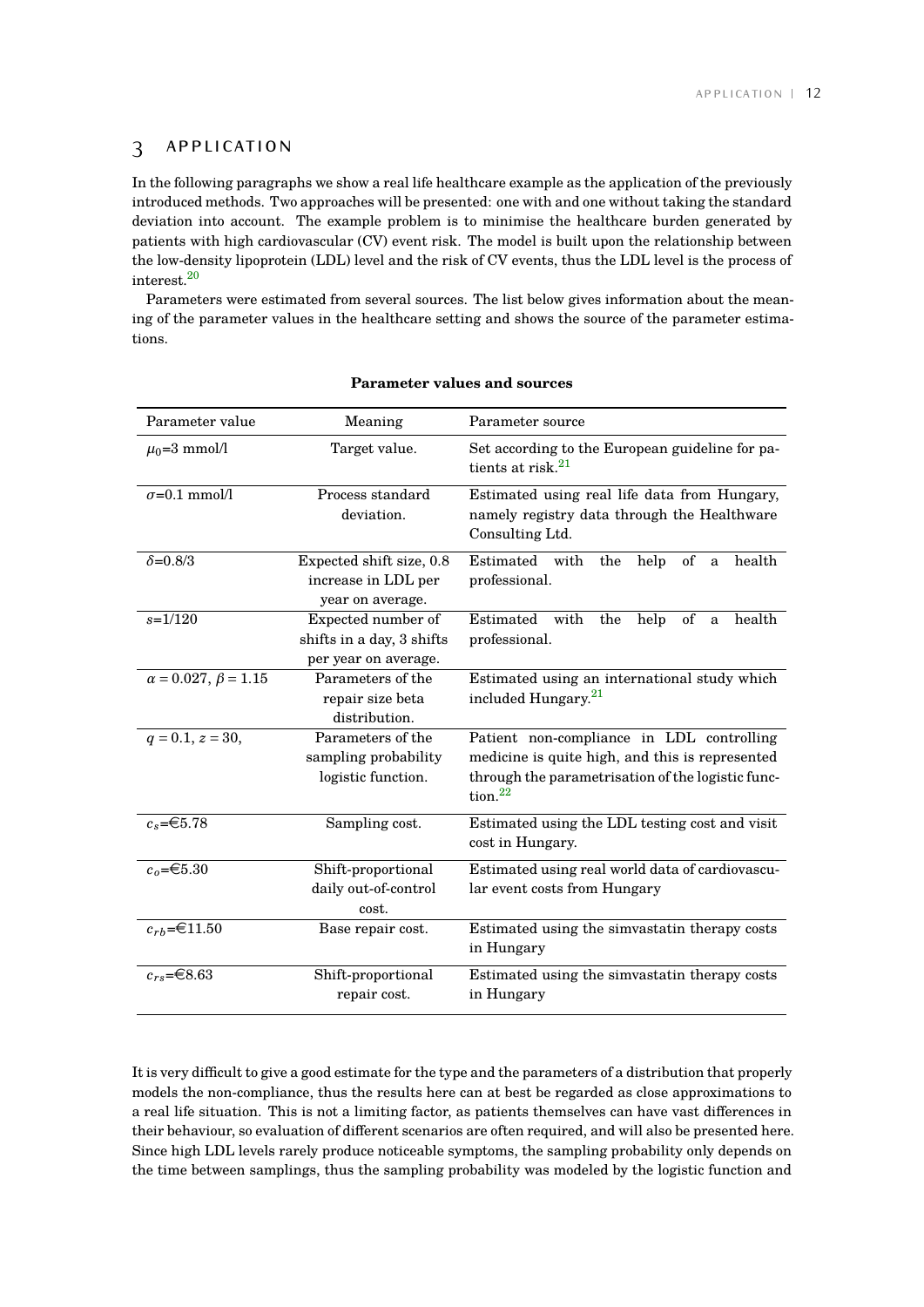not by the beta distribution.<sup>[23](#page-18-3)</sup> It is important to note that the proportional costs increase according to a Taguchi-type loss function, thus huge expenses can be generated if the patient's health is highly out-of-control.

optimisation using only the cost expectation The optimal parameters for the case when the cost standard deviation was not taken into account were 56.57 days and 0.143 mmol/l for the time between samplings and the critical increase in the LDL level from the guideline value respectively. These parameters entailed an average daily cost of  $\epsilon$ 0.469 and standard deviation of  $\epsilon$ 0.562. This result is interesting, because the optimisation says that we should use a somewhat higher critical value than the one according to the guideline - 0 mmol/l critical increase would be the original 3 mmol/l value - but we should monitor the patients more often than usual - times of the LDL measurements are usually several months or years apart. It is important to note, that this is a strictly cost effective viewpoint which could be overwritten by a health professional. Nonetheless, the results provide a possible new approach to the therapeutic regime for controlling LDL level. Often, it is good to look at the interaction between the parameters and the resulting average cost, especially in situations where the optimal parameters cannot be used because of real life reasons. The heat map of Figure 4 shows



**Figure 4:** Expected cost as function of the time between samplings and the critical value

the average cost as the function of the different parameter values. The dot in the lightest area of the figure corresponds to the optimal cost. Any other point entails a higher average cost. It can clearly be seen that too low or high critical values will both increase the average daily cost. What is interesting - for this scenario - is that the change in the time between samplings entails relatively low change in the critical LDL increase: even if the time between control visits is changed the critical value should stay around 0.12−0.18 mmol/l.

optimisation using cost expectation and cost standard deviation In this part, the cost standard deviation is also taken into account with  $p = 0.9$ , thus the weight of the standard deviation in the calculation of *G* is 0.1. The optimal parameters found by our approach were 64.76 days and 0.129 mmol/l for the time between samplings and critical increase in the LDL level respectively. These parameters entailed an average daily cost of  $\in 0.477$  and standard deviation of  $\in 0.418$ . The inclusion of the cost standard deviation into the model has somewhat increased the time between control visits and decreased the critical value. The expected cost somewhat increased, while the cost standard deviation was moderately decreased. Figure 5 shows the previous heat map with non-compliance included in the model. It can be seen that the elliptical shape of the heat map has not changed: the change in the time between control visits still does not entail great change in the critical value.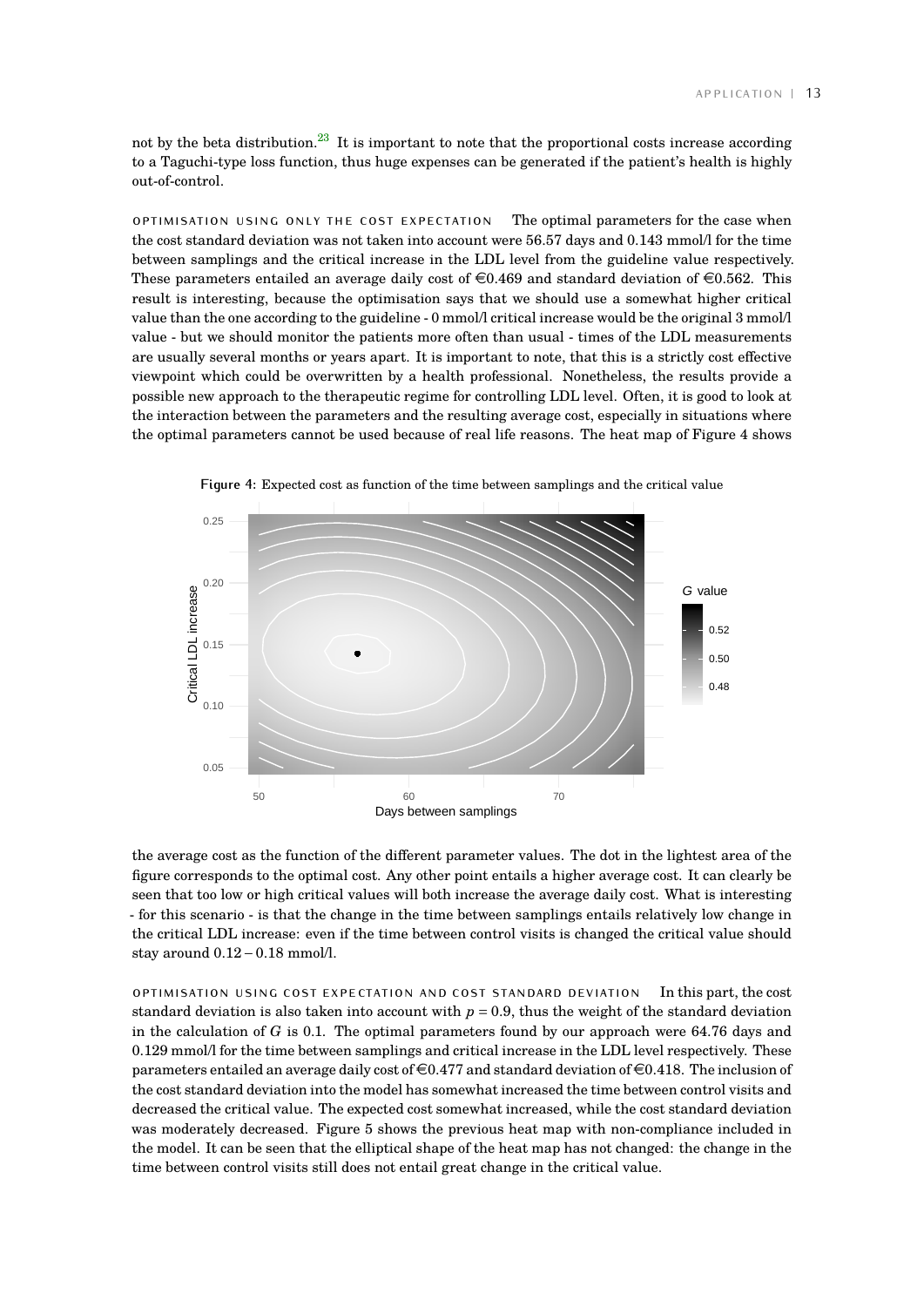

**Figure 5:** *G* value as function of the time between samplings and the critical value

sensitivity analysis As there were uncertainty about the estimation of several parameters, it is important to assess the effect of different parameter setups. The results for different out-of-control costs are plotted for both approaches. The results can be seen in Figure 6.



**Figure 6:** Parameters, average total cost and cost standard deviation as function of the out-of-control cost

 $p - 0.9 - 1$ 

The critical value and time between samplings decrease and the average cost and cost standard deviation increase with higher out-of-control costs. Just as on the heat maps, one can observe here, that if the cost standard deviation is taken into account in the optimisation, then the critical value should be lowered and the time between samplings increased. One can observe, that a substantial decrease can be achieved in the cost standard deviation while the cost expectation barely changes.

Uncertainty was also high around the estimation of the sampling probability. The sigmoid's midpoint so far was  $z = 30$  days, meaning that the probability of sampling was 0.5 at  $h = 30$  and increased with *h*. Figure 7 contains results for different *z* values. One can observe, that as the probability of successful sampling decreases - the value of *z* is increased - the critical value decreases and the time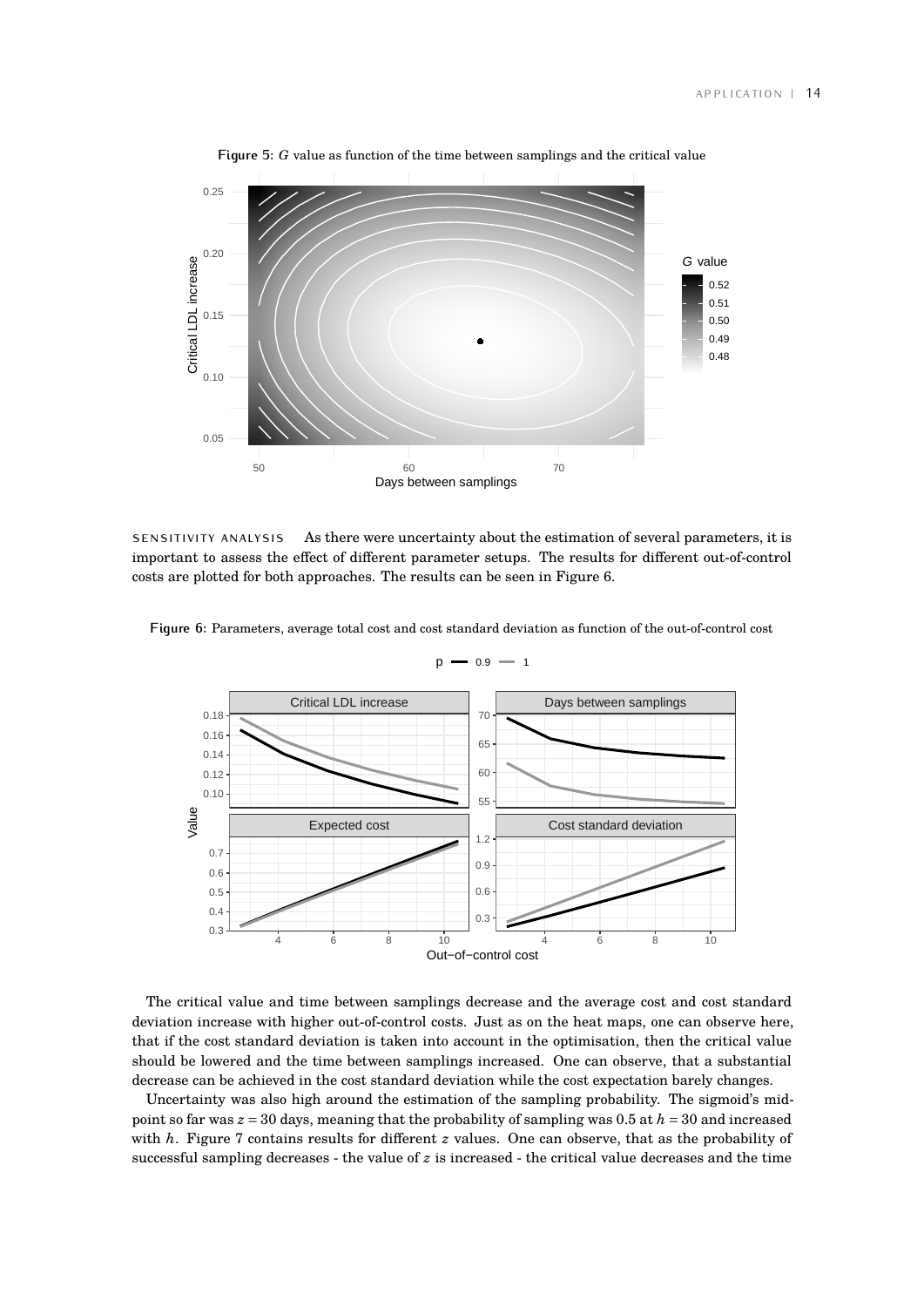

**Figure 7:** Top: parameters, average total cost and cost standard deviation as function of the sigmoid's midpoint (*z*), Bottom left: distance distributions: lighter lines corresponds to greater *z* values, Bottom right: sampling probability as function of  $z$ , for  $h = 64.76$ 

between samplings increases. This can be explained by the increased uncertainty of the sampling: More time between samplings entails higher patient compliance, and when the visit occurs a low critical value is used to ensure treatment. The cost expectation and standard deviation increases with lower sampling probabilities. There are only minor differences between the stationary distributions, nonetheless it can be seen that lower sampling probability is associated with higher probabilities for greater distances from the target value. The last panel shows how the sampling probability decreases with increasing *z* values for a fixed *h*.

# <span id="page-15-0"></span>4 conclusions

Cost-optimal control charts based on predominantly Duncan's cycle model are found in a wide variety of areas. Even though the benefit of using these charts in industrial and engineering settings is unquestionable, the numerous assumptions needed about the processes makes the applicability of the traditional models problematic in certain environments. Motivated by the desire to apply cost-optimal control charts on processes with erratic behaviour and imperfect repair mechanism - such as ones found in healthcare - this paper presented a Markov chain-based framework for the generalisation of these control charts, which enabled the loosening of some of the usual assumptions.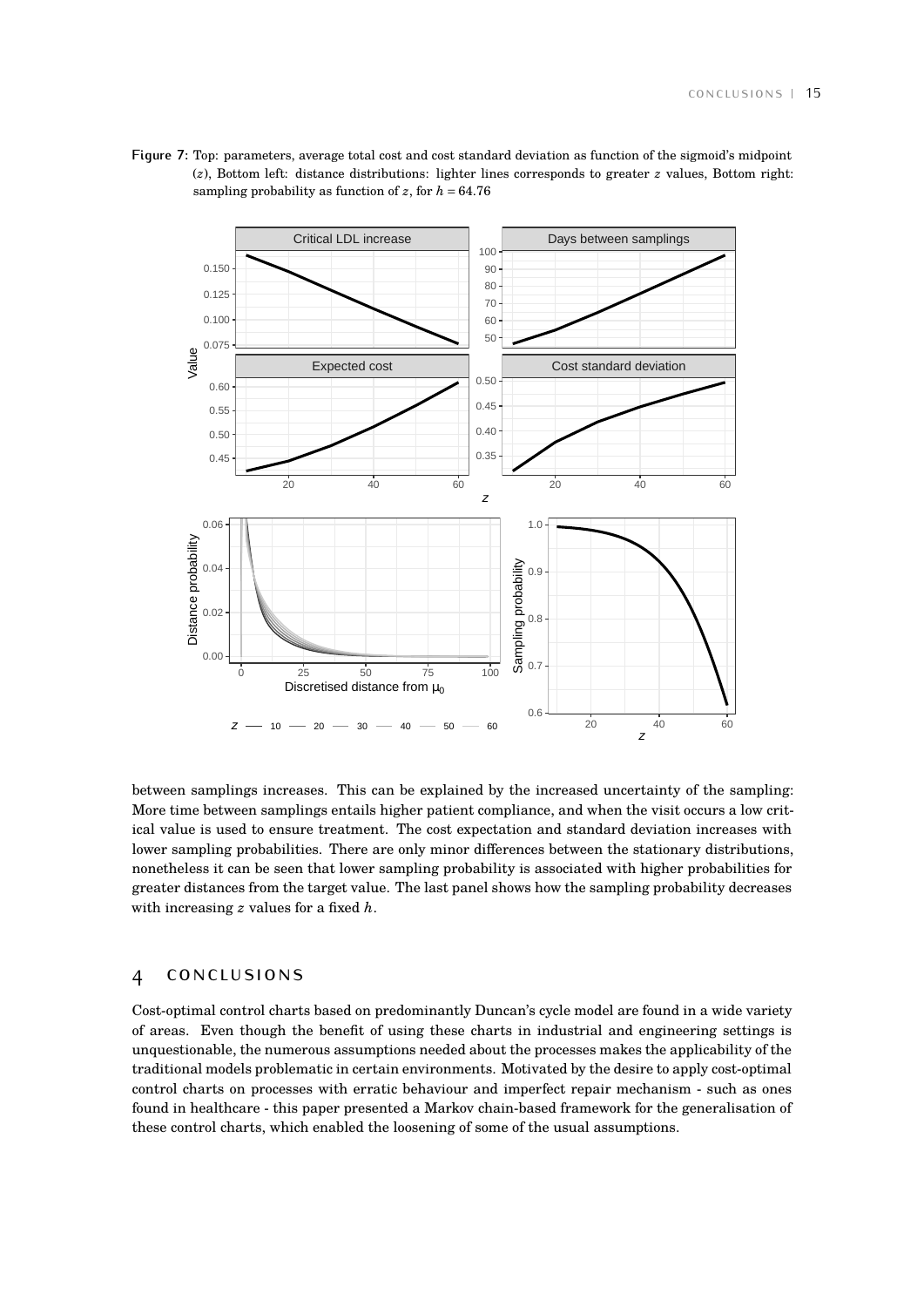Cost-optimisation of control charts are usually carried out by finding the optimal critical value, time between samplings and sample size. Our work concentrated on the monitoring of a single element at a time - e.g. a patient - thus the methods presented here always used a sample size of 1.

Building on and expanding the work of Zempléni et al.<sup>[16](#page-17-13)</sup> we discussed three types of generalisations: the random shift size, the imperfect repair and the non-compliance. The random shift size means that only the distribution of the shift size and its parameters are assumed to be known. This let us monitor processes which are potentially drifting in nature. The second generalisation - the imperfect repair assumed that the process stays out of control even after repair, but on a level closer to the target value than before. This type of repair response is often observed in treatments in healthcare, but may be found in other areas too. The third generalisation was intended to help the modeling of patient or staff non-compliance. We implemented this concept in a way that allows sampling times to be skipped by a probability governed by a distribution or function with known parameters.

Since the processes modeled with the above loosened assumptions can create complicated trajectories between samplings, the mathematical description of these was also necessary. We proposed an expectation calculation method of a function of the values taken on by the process between samplings. The application of this proposition while assuming exponentially distributed shift sizes, Poisson distributed event numbers and Taguchi-type loss function yielded a compact formula for the expectation.

We implemented our theoretical results in the **R** programming language and investigated the effect of parameter estimation uncertainty on the optimal parameters and the resulting expected cost and cost standard deviation. We also tested the effect of involving the cost standard deviation in the optimisation procedure itself. We found that typically the critical value increases and the time between samplings decreases with the expected shift size. Also, higher expected shift sizes entail higher expected costs and cost standard deviations. It was seen that with the increase of the out-of-control cost - in most cases - the critical value stagnated, the time between samplings decreased, and the expected cost and the cost standard deviation increased. The involvement of the cost standard deviation in the optimisation procedure lowered the standard deviation while the cost expectation barely increased. We have found no evidence that sensitising rules - such as values outside the warning limit - would change the results substantially.

We presented an example of real-life application involving low-density lipoprotein monitoring. The results indicated that the cost-optimal critical value is somewhat higher and the cost-optimal time between control visits is less than the ones usually used according to medical guidelines.

In the era of Industry 4.0, the cost-optimal control charts presented here can be applied to a wider range of processes than the traditional ones. Nonetheless there are still areas worth investigating. One of the features still missing is the proper modeling of the repair procedure, since it was assumed to be an instantaneous event, which may not be appropriate in many situations. The mathematical elaboration of a continuous model involving e.g. time series could also be beneficial.

# <span id="page-16-0"></span>5 acknowledgements

The authors would like to express their gratitude towards the Healthware Consulting Ltd. (Budapest, Hungary) for their help in providing data and professional knowledge during the writing of the Application section.

The work was supported by the project EFOP-3.6.2-16-2017-00015, which was supported by the European Union and co-financed by the European Social Fund.

# **REFERENCES**

<span id="page-16-1"></span><sup>1</sup> Montgomery DC. Introduction to statistical quality control, Sixth Edition. *John Wiley & Sons Association* 2009; 51/274.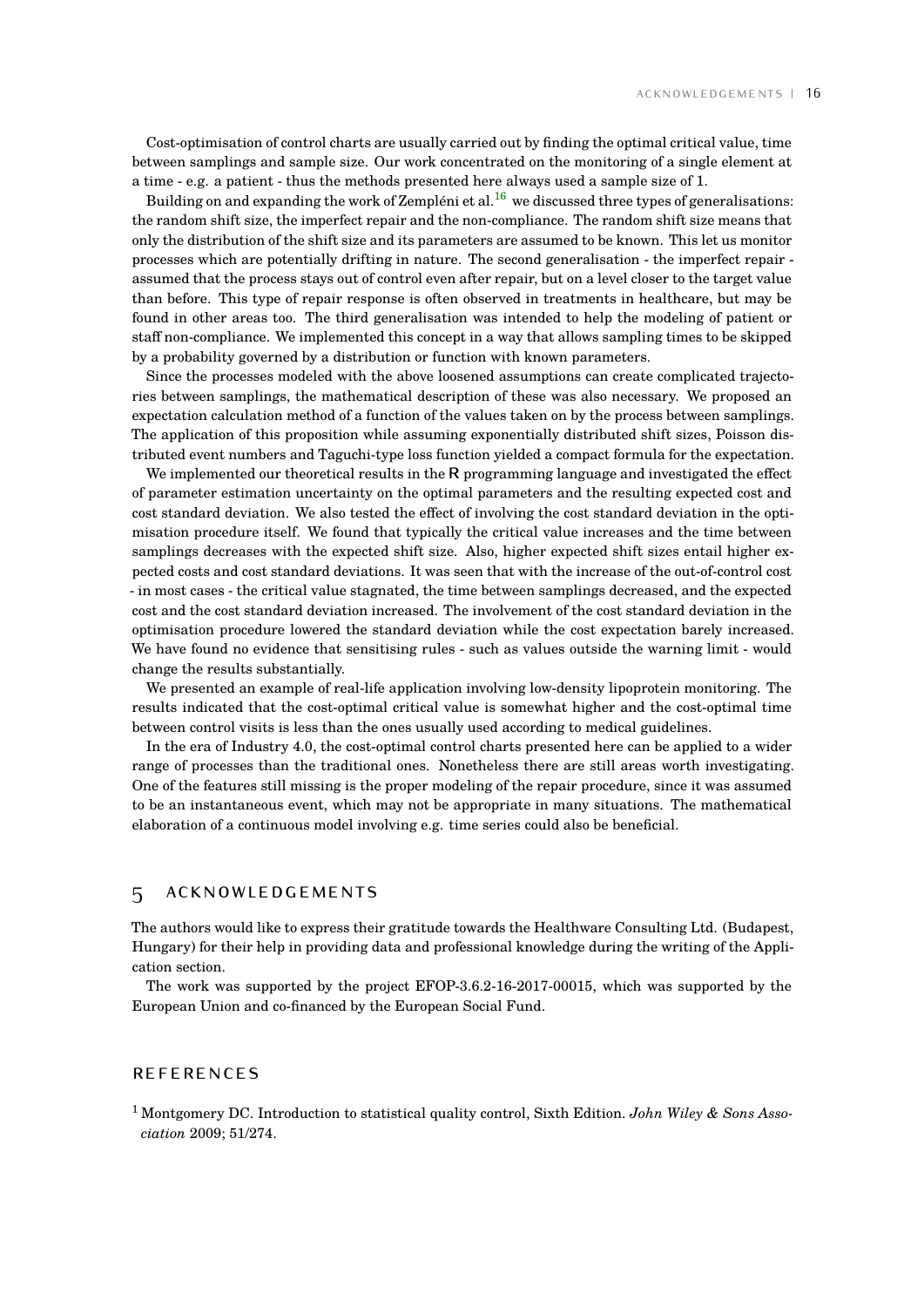- <span id="page-17-0"></span><sup>2</sup> Duncan AJ. The Economic Design of *X*-Charts Used to Maintain Current Control of a Process. *Journal of the American Statistical Association* 1956; 51/274: 228-242. DOI: 10.1080/ 01621459.1956.10501322
- <span id="page-17-14"></span><sup>3</sup> Mortarino C. Duncan's Model for  $\bar{X}$ -Control Charts: Sensitivity Analysis to Input Parameters. *Quality and Reliability Engineering International* 2010; 26/1: 17-26. DOI: 10.1002/ qre.1026
- <span id="page-17-1"></span><sup>4</sup> Zhu W, Park C. edcc: An R Package for the Economic Design of the Control Chart. *Journal of Statistical Software* 2013; 52/9. DOI: 10.18637/jss.v052.i09
- <span id="page-17-2"></span><sup>5</sup> Zhou C, Zhang W. Recurrence Plot Based Damage Detection Method by Integrating *T* 2 Control Chart. *Entropy* 2015; 17/5: 2624-2641. DOI: 10.3390/e17052624
- <span id="page-17-3"></span><sup>6</sup> Sales RF, Vitale R, de Lima SM, Pimentel MF, Stragevitch L, Ferrer A. Multivariate statistical process control charts for batch monitoring of transesterification reactions for biodiesel production based on near-infrared spectroscopy. *Computers & Chemical Engineering* 2016; 94: 343-353. DOI: 10.1016/ j.compchemeng. 2016.08.013
- <span id="page-17-4"></span><sup>7</sup> Thor J, Lundberg J, Ask J, Olsson J, Carli C, Härenstam KP, Brommels M. Application of statistical process control in healthcare improvement: systematic review, *Quality and Safety in Health Care* 2007; 16/5: 387–399. DOI: 10.1136/qshc.2006.022194
- <span id="page-17-5"></span><sup>8</sup> Suman G, Prajapati D. Control chart applications in healthcare: a literature review. *International Journal of Metrology and Quality Engineering* 2018; 9/5. DOI: 10.1051/ijmqe/ 2018003
- <span id="page-17-6"></span><sup>9</sup> Padula WV, Duffy MP, Yilmaz T, Mishra MK, Integrating systems engineering practice with healthcare delivery. *Health Systems* 2014; 3/3: 159–164. DOI: 10.1057/hs.2014.3
- <span id="page-17-7"></span><sup>10</sup> Duclos A, Touzet S, Soardo P, Colin C, Peix JL, Lifant JC. Quality monitoring in thyroid surgery using the Shewhart control chart. *British Journal of Surgery* 2009; 96/2: 171-174. DOI: 10.1002/bjs.6418
- <span id="page-17-8"></span> $11$  Coory M, Duckett S, Sketcher-Baker K. Using control charts to monitor quality of hospital care with administrative data. *International Journal for Quality in Health Care* 2008; 20/1: 31–39. DOI: 10.1093/intqhc/mzm060
- <span id="page-17-9"></span><sup>12</sup> Correia F, Neveda R, Oliveira P. Chronic respiratory patient control by multivariate charts. *International Journal of Health Care Quality Assurance* 2011; 24/8: 621–643. DOI: 10.1108/ 09526861111174198
- <span id="page-17-10"></span><sup>13</sup> Johnson CC, Martin M. Effectiveness of a physician education program in reducing consumption of hospital resources in elective total hip replacement. *Southern Medical Journal* 1996; 89/3: 282-289. PMID: 8604457
- <span id="page-17-11"></span><sup>14</sup> Shaha SH. Acuity systems and control charting. *Quality Management in Health Care* 1995; 3/3: 22-30. PMID: 10143553
- <span id="page-17-12"></span><sup>15</sup> Stewart LJ, Greisler D. Measuring primary care practice performance within an integrated delivery system: a case study. *Journal of Healthcare Management* 2002; 47/4: 250-261. PMID: 12221746
- <span id="page-17-13"></span><sup>16</sup> Zempléni A, Véber M, Duarte B, Saraiva P, Control Charts: A cost-optimization approach for processes with random shifts. *Applied Stochastic Models in Business and Industry* 2004; 20/3: 185-200. DOI: 10.1002/asmb.521
- <span id="page-17-15"></span><sup>17</sup> Deming WE. The new economics for industry, government, education. *MIT Press* 2018; 151.
- <span id="page-17-16"></span><sup>18</sup> Meyer C. Matrix analysis and applied linear algebra. *SIAM* 2000; 663-669.
- <span id="page-17-17"></span><sup>19</sup> Gay DM. Usage summary for selected optimization routines. *Computing Science Technical Report, AT&T Bell Laboratories, Murray Hill* 1990; 153: 1-21.